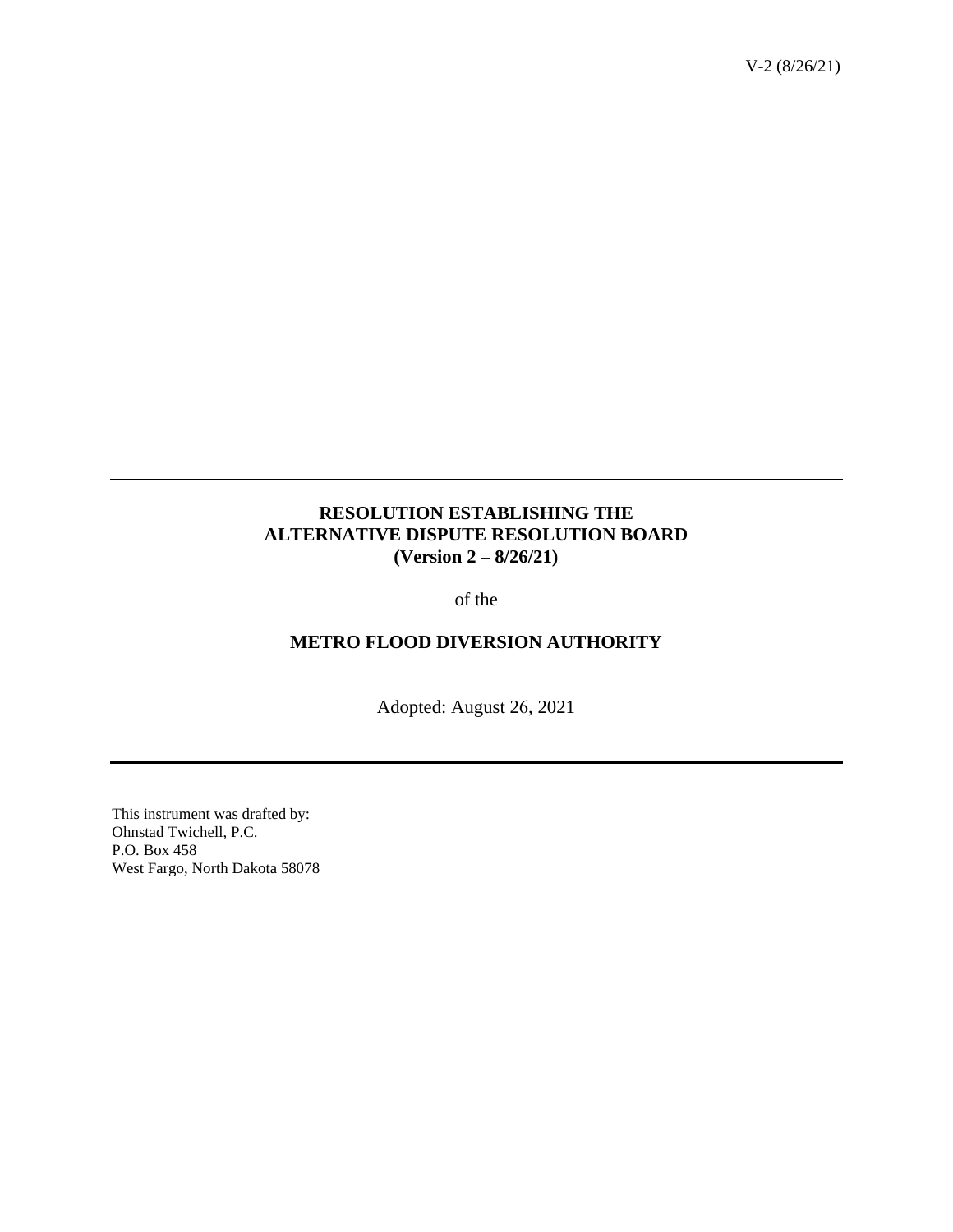# **TABLE OF CONTENTS**

| <b>SECTION 1.01</b> |  |  |  |  |  |  |
|---------------------|--|--|--|--|--|--|
|                     |  |  |  |  |  |  |
| <b>SECTION 2.01</b> |  |  |  |  |  |  |
| <b>SECTION 2.02</b> |  |  |  |  |  |  |
| <b>SECTION 2.03</b> |  |  |  |  |  |  |
| <b>SECTION 2.04</b> |  |  |  |  |  |  |
|                     |  |  |  |  |  |  |
| <b>SECTION 3.01</b> |  |  |  |  |  |  |
| <b>SECTION 3.02</b> |  |  |  |  |  |  |
| <b>SECTION 3.03</b> |  |  |  |  |  |  |
| <b>SECTION 3.04</b> |  |  |  |  |  |  |
| <b>SECTION 3.05</b> |  |  |  |  |  |  |
| <b>SECTION 3.06</b> |  |  |  |  |  |  |
| <b>SECTION 3.07</b> |  |  |  |  |  |  |
| <b>SECTION 3.08</b> |  |  |  |  |  |  |
|                     |  |  |  |  |  |  |
| <b>SECTION 4.01</b> |  |  |  |  |  |  |
| <b>SECTION 4.02</b> |  |  |  |  |  |  |
|                     |  |  |  |  |  |  |
|                     |  |  |  |  |  |  |
| <b>SECTION 5.01</b> |  |  |  |  |  |  |
| <b>SECTION 5.02</b> |  |  |  |  |  |  |
| <b>SECTION 5.03</b> |  |  |  |  |  |  |
| <b>SECTION 5.04</b> |  |  |  |  |  |  |
| <b>SECTION 5.05</b> |  |  |  |  |  |  |
| <b>SECTION 5.06</b> |  |  |  |  |  |  |
| <b>SECTION 5.07</b> |  |  |  |  |  |  |
| <b>SECTION 5.08</b> |  |  |  |  |  |  |
| <b>SECTION 5.09</b> |  |  |  |  |  |  |
| <b>SECTION 5.10</b> |  |  |  |  |  |  |
| <b>SECTION 5.11</b> |  |  |  |  |  |  |
| <b>SECTION 5.12</b> |  |  |  |  |  |  |
|                     |  |  |  |  |  |  |
| <b>SECTION 6.01</b> |  |  |  |  |  |  |
| <b>SECTION 6.02</b> |  |  |  |  |  |  |
| <b>SECTION 6.03</b> |  |  |  |  |  |  |
|                     |  |  |  |  |  |  |
|                     |  |  |  |  |  |  |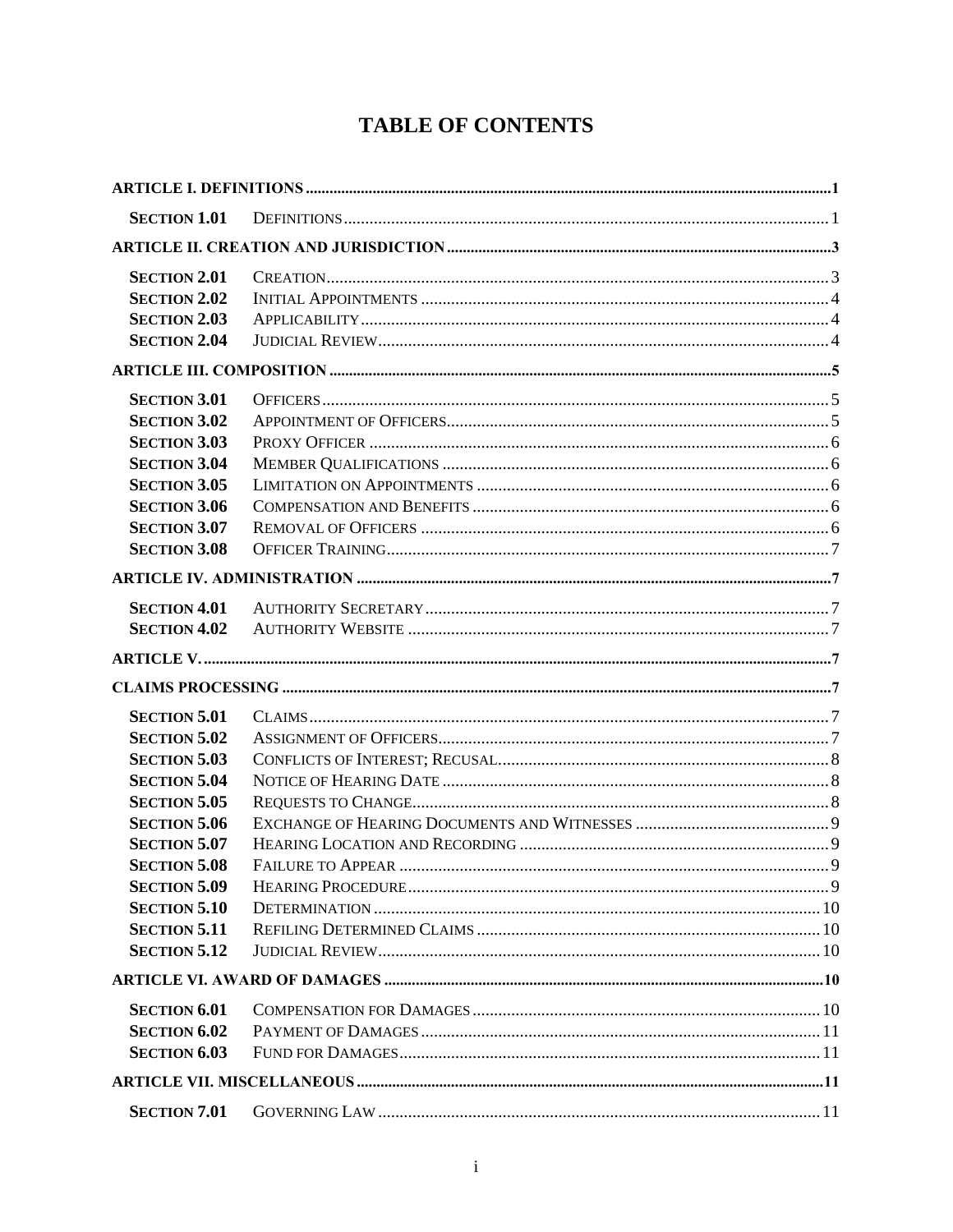| <b>SECTION 7.02</b> |  |  |
|---------------------|--|--|
|                     |  |  |

# **EXHIBIT A – ALTERNATIVE DISPUTE RESOLUTION FORM CLAIM AFFIDAVIT EXHIBIT B – DAMAGES AWARD AND RELEASE FORM**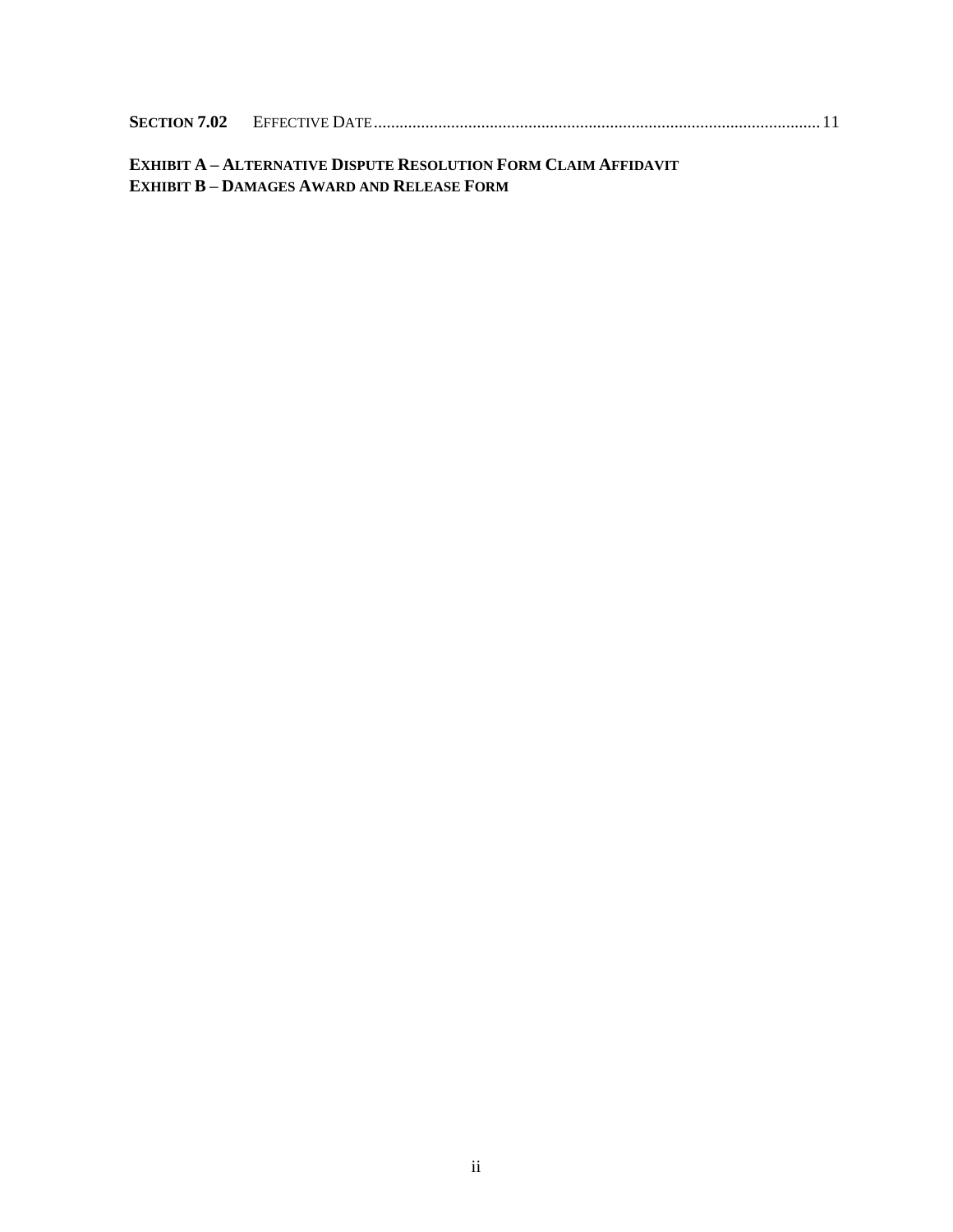Member Dr. Tim Mahoney introduced the following resolution and moved for its adoption:

## **RESOLUTION ESTABLISHING THE ALTERNATIVE DISPUTE RESOLUTION BOARD**

**WHEREAS**, construction of the Comprehensive Project was authorized by Section 7002(2) of the Water Resources Reform and Development Act of 2014, Public Law 113-121; and

**WHEREAS**, the Metro Flood Diversion Authority (the "Authority"), the City of Fargo, and the City of Moorhead, as the non-Federal sponsors for the Comprehensive Project, have entered into a Project Partnership Agreement with the United States Army Corps of Engineers for the construction, operation, and maintenance of the Comprehensive Project; and

**WHEREAS**, the Authority, pursuant to the Joint Powers Agreement, is the entity responsible for the non-Federal sponsors' obligations under the Project Partnership Agreement; and

**WHEREAS**, as outlined within the 2011 Final Feasibility Report and Environmental Impact Statement; the 2013 Supplemental Environmental Assessment; and the 2018 Supplemental Environmental Assessment, the Comprehensive Project will have various environmental effects and require various property rights; and

**WHEREAS**, to document the property rights acquisition and mitigation policies that the Authority will follow for the Comprehensive Project, the Authority prepared the Property Rights Acquisition and Mitigation Plan; and

**WHEREAS**, the Property Rights Acquisition and Mitigation Plan discusses the establishment of an alternative dispute resolution board as an alternative means for Persons to seek compensation for physical damages caused by Comprehensive Project Operation;

**WHEREAS**, the establishment of an alternative dispute resolution board is also discussed in the Settlement Agreement; and

**WHEREAS**, the Diversion Authority Board now desires to adopt this resolution to establish the Alternative Dispute Resolution Board and to set parameters for its operation.

**NOW, THEREFORE, BE IT RESOLVED** by the governing body of the Metro Flood Diversion Authority:

#### **ARTICLE I. DEFINITIONS**

<span id="page-3-1"></span><span id="page-3-0"></span>Section 1.01 DEFINITIONS. All capitalized terms used, and not otherwise defined herein, shall have the meanings given to them in this resolution and defined in this Section unless a different meaning clearly applies from the context.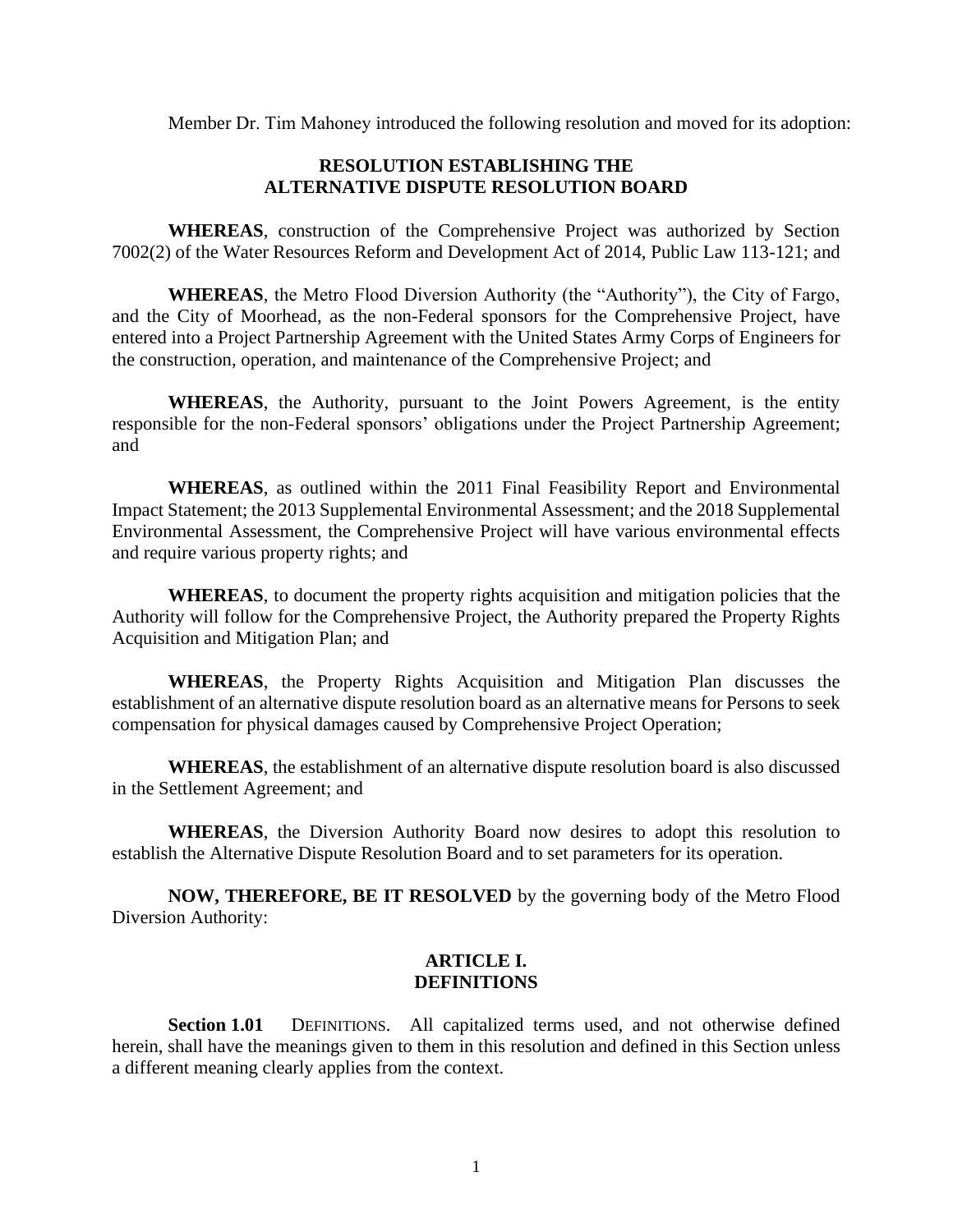**"2011 Final Feasibility Report and Environmental Impact Statement"** means the Final Feasibility Report and Environmental Impact Statement, Fargo Moorhead Metropolitan Area Flood Risk Management, dated July 2011.

**"2013 Supplemental Environmental Assessment"** means the Supplemental Environmental Assessment, Fargo-Moorhead Metropolitan Area Flood Risk Management Project, dated September 2013.

**"2018 Supplemental Environmental Assessment"** means the Second Supplemental Environmental Assessment dated August 27, 2018 (2018 SEA).

**"Alternative Dispute Resolution Board"** means the independent board created by this resolution.

**"Appointing Entity"** means an entity identified in Section 3.02 hereof.

**"Authority"** means the Metro Flood Diversion Authority, a permanent and perpetual North Dakota political subdivision created by the Joint Powers Agreement dated June 1, 2016.

**"Claim Fee"** means a \$500 fee filed with a claim affidavit to commence a claim before the Alternative Dispute Resolution Board.

**"Comprehensive Project"** means the LPP Flood Risk Management Features and the Recreation Features as generally described in the Second Supplemental Environmental Assessment dated August 27, 2018 (2018 SEA), and the Engineering Documentation Report, Fargo-Moorhead Metropolitan Area Flood Risk Management Project, ND and MN, Modifications Through February 2019, also known as Plan B.

**"Comprehensive Project Operation"** occurs when the Executive Director of the Authority or his/her designee places the Comprehensive Project in operation in accordance with the Master Water Control Manual, Fargo-Moorhead Metro Area Flood Risk Management Project, MDNR Permit 2018-0819, and applicable federal permits.

**"CPI"** means the Consumer Price Index for All Urban Consumers (CPI-U), U.S. city average, all items, for the then immediately preceding 12-month period, as published by the U.S. Bureau of Labor Statistics.

**"Diversion Authority Board"** means the governing body of the Authority.

**"Executive Director"** means the chief administrative officer of the Authority as set forth in the Joint Powers Agreement.

**"Finance Committee"** means a committee of the Authority created for the purpose of providing policy recommendations regarding the management of the financial aspects of the Authority and financial expenditures for the Comprehensive Project.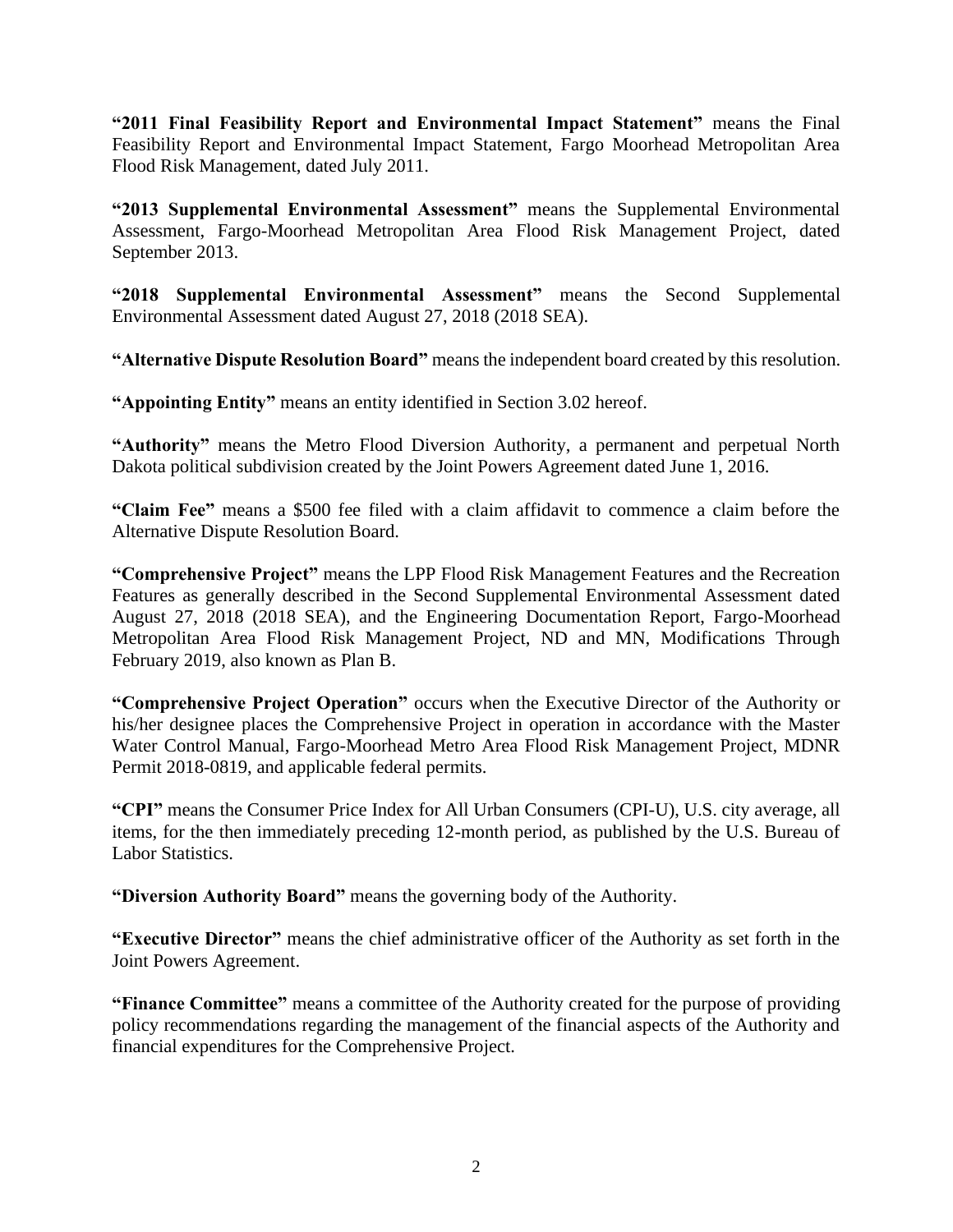**"Fiscal Agent"** means a third party private financial entity or the Bank of North Dakota or a Member Entity appointed by the Diversion Authority Board pursuant to sections 5.09 and 10.03 of the Joint Powers Agreement to act as Fiscal Agent.

**"Flowage Easement"** means a permanent and perpetual easement across and over real property by which the Authority and its Member Entities are legally authorized to divert flood water onto and detain water on the property for the operation of the Comprehensive Project.

**"Growing Season Supplemental Crop Loss Program"** means the growing season supplemental crop loss program set forth and described in section 20.01 of the Settlement Agreement.

**"Joint Powers Agreement"** means the agreement entered by and between the Member Entities, dated June 1, 2016, to create the Authority.

**"Member Entity"** means the City of Moorhead, the City of Fargo, Clay County, Cass County, or the Cass County Joint Water Resource District.

**"Officer"** means an individual who has been appointed by an Appointing Entity to serve as a hearing officer for the Alternative Dispute Resolution Board.

**"Person"** means an individual, a general or limited partnership, a joint venture, a corporation, a limited liability company, a trust, an unincorporated organization, or a governmental authority.

**"Prevent Plant Crop Insurance Program"** means the prevent plant crop insurance program set forth and described in section 20.01 of the Settlement Agreement.

**"Property Rights Acquisition and Mitigation Plan"** means the Property Rights Acquisition and Mitigation Plan for the Comprehensive Project, as amended from time to time and approved by the North Dakota Office of the State Engineer and the Minnesota Department of Natural Resources.

**"Proxy Officer"** means an individual appointed by an Appointing Entity to hear a claim in place of an Officer.

**"Settlement Agreement"** means the Settlement Agreement by and between Metro Flood Diversion Authority and Richland-Wilkin Joint Powers Authority and Buffalo-Red River Watershed District and City of Wolverton, Minnesota, and City of Comstock, Minnesota, dated as of February 1, 2021.

**"Substantial Completion"** means the Comprehensive Project is functional to its intended use.

# **ARTICLE II. CREATION AND JURISDICTION**

<span id="page-5-1"></span><span id="page-5-0"></span>**Section 2.01** CREATION. The Authority hereby creates the Alternative Dispute Resolution Board as an independent board to hear claims by Persons against the Authority, its contractors, its officers, its employees, its designees, and its agents alleging their real or personal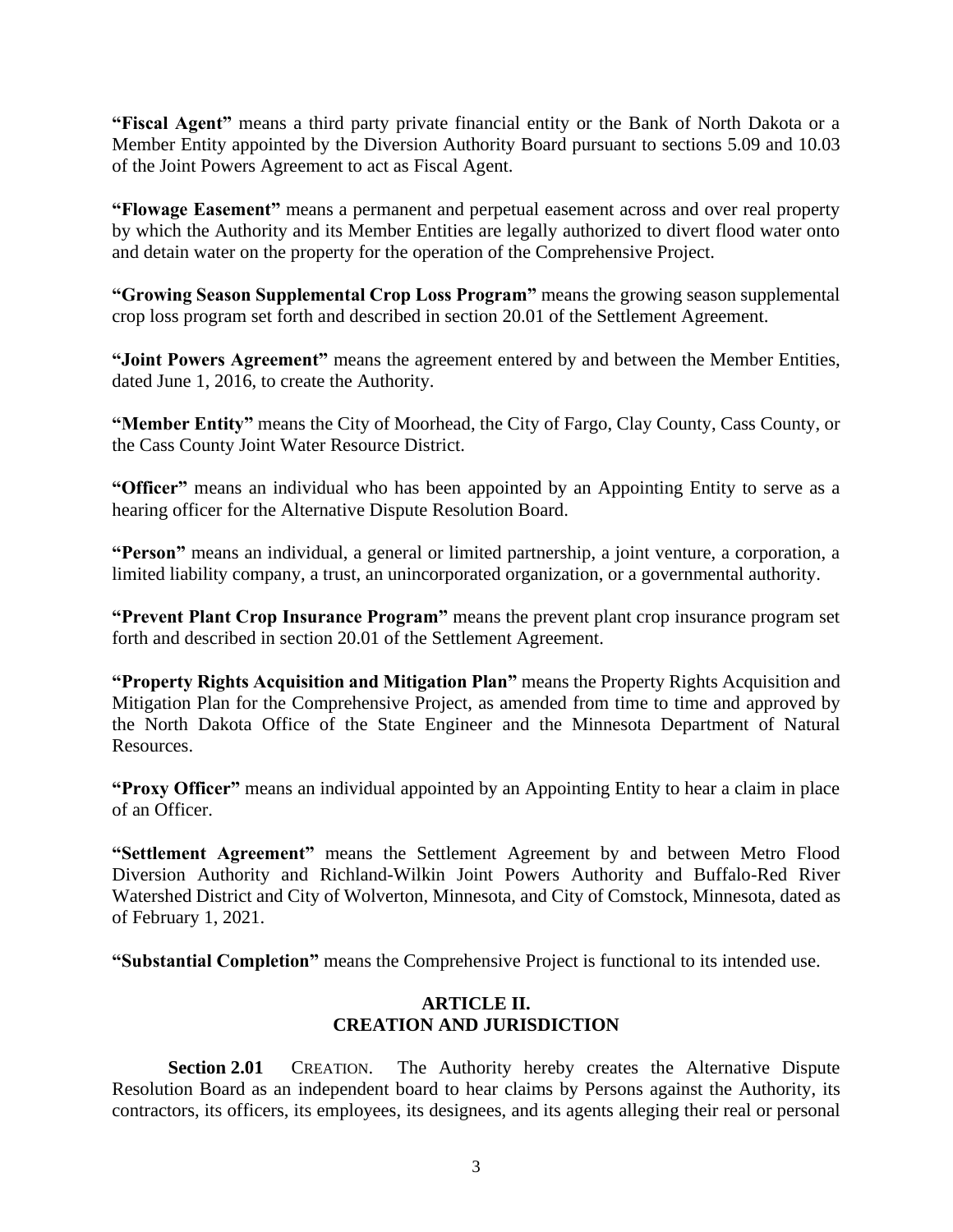property was physically damaged by Comprehensive Project Operation in an amount equal to or less than fifty thousand dollars (\$50,000) in 2022 dollars, with the amount being indexed annually on January 1 in accordance with the CPI. The Authority intends that the Alternative Dispute Resolution Board will provide such Persons with a less formal mechanism, other than resorting to filing an action in a district court, for the consideration of such claims. The Alternative Dispute Resolution Board is not intended as the sole administrative remedy for disputes, and Persons claiming to be affected by Comprehensive Project Operation may utilize other administrative remedies if available. Additionally, as set forth in Section 2.03, Persons are not precluded from bypassing the Alternative Dispute Resolution Board and directly filing a claim with a district court. The Authority intends to work with Persons to resolve disputes prior to the utilization of any administrative or legal remedy, including the Alternative Dispute Resolution Board. If a claim is filed with the Alternative Dispute Resolution Board, it will review each claim, utilize all available data, and determine if actual physical damage was caused by Comprehensive Project Operation. The Alternative Dispute Resolution Board is not intended to address claims relating to alleged negligence of the Authority, its contractors, agents, officers, employees, or designees.

<span id="page-6-0"></span>**Section 2.02** INITIAL APPOINTMENTS. Since the Alternative Dispute Resolution Board only hears claims based on Comprehensive Project Operation, the initial appointment of Hearing Officers will not be made until the Substantial Completion of the Comprehensive Project. Accordingly, the Alternative Dispute Resolution Board will not be convened and does not have jurisdiction to hear claims arising prior to and during the construction of the Comprehensive Project, including for property valuation disputes, which occur from the effective date of this resolution through Substantial Completion.

<span id="page-6-1"></span>**Section 2.03** APPLICABILITY. The Alternative Dispute Resolution Board is available to hear claims from any Person that suffers actual real or personal property damage due to Comprehensive Project Operation in an amount equal to or less than the amount set forth in Section 2.01. Nonetheless, the following limitations are placed on the jurisdiction of the Alternative Dispute Resolution Board.

(a) Flowage Easements. In the event the Authority secured a Flowage Easement from the Person, the Alternative Dispute Resolution Board may only hear claims related to Comprehensive Project Operation for damages occurring outside the scope of the terms, conditions, obligations, and rights provided for under the Flowage Easement. The Person may, however, subject to other limitations set forth herein, bring claims before the Alternative Dispute Resolution Board that are not covered by the Flowage Easement.

(b) Crop Damage. In the event a Person has opted into the Growing Season Supplemental Crop Loss Program or the Prevent Plant Crop Insurance Program, the Alternative Dispute Resolution Board may not hear claims for damages that are covered by such programs. The Person may, however, subject to other limitations set forth herein, bring claims before the Alternative Dispute Resolution Board that are not covered by such programs.

<span id="page-6-2"></span>**Section 2.04** JUDICIAL REVIEW. Persons who seek resolution of claims by the Alternative Dispute Resolution Board are not precluded from seeking a determination of their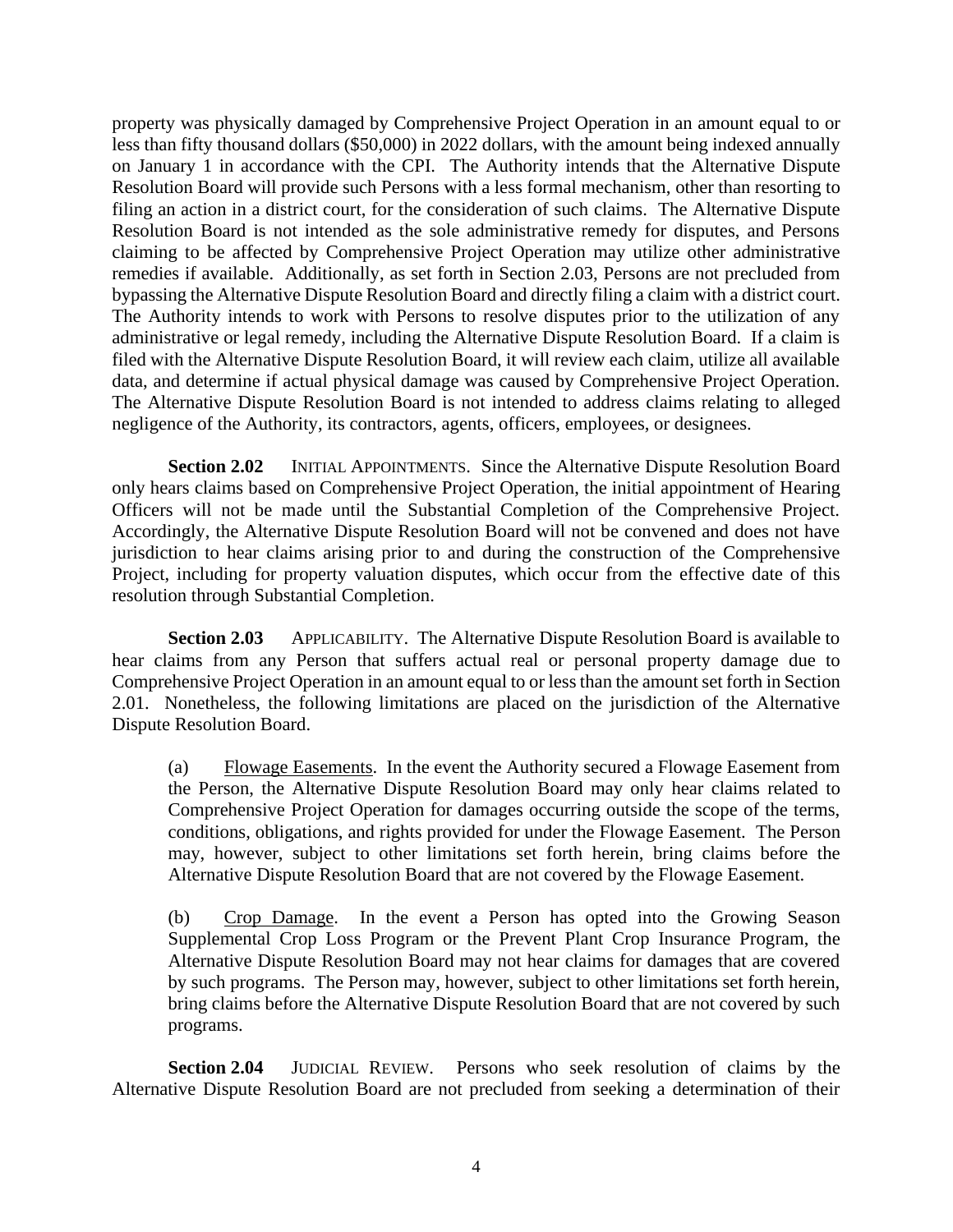claims in a district court. The use of the Alternative Resolution Dispute Board, however, is not intended to toll or restart any applicable statute of limitations found under state law.

#### **ARTICLE III. COMPOSITION**

<span id="page-7-1"></span><span id="page-7-0"></span>**Section 3.01** OFFICERS. Claims brought before the Alternative Dispute Resolution Board will be heard by three (3) independent review officers who are appointed and assigned from a compiled list as set forth herein. Officers will serve 2-year terms, commencing on January 1 of the applicable year, and there is no limit on the number of appointments that an Officer may receive from its Appointing Entity.

Section 3.02 APPOINTMENT OF OFFICERS.

<span id="page-7-2"></span>(a) The following are the entities responsible for appointing individuals who would be able to serve without a conflict of interest as Officers for the Alternative Dispute Resolution Board (each, an "Appointing Entity"):

- (1) Clay County, Minnesota;
- (2) Wilkin County, Minnesota;
- (3) Norman County, Minnesota;
- (4) Polk County, Minnesota;
- (5) Marshall County, Minnesota;
- (6) Kittson County, Minnesota;
- (7) Cass County, North Dakota;
- (8) Richland County, North Dakota;
- (9) Traill County, North Dakota;
- (10) Grand Forks County, North Dakota;
- (11) Walsh County, North Dakota;
- (12) Pembina County, North Dakota; and
- (13) North Dakota Office of State Engineer.

(b) Each Appointing Entity will be eligible to appoint one (1) individual to serve as an Officer for each 2-year term. The Executive Director will provide notification to Appointing Entities upon completion of the Comprehensive Project and the eligibility to make the first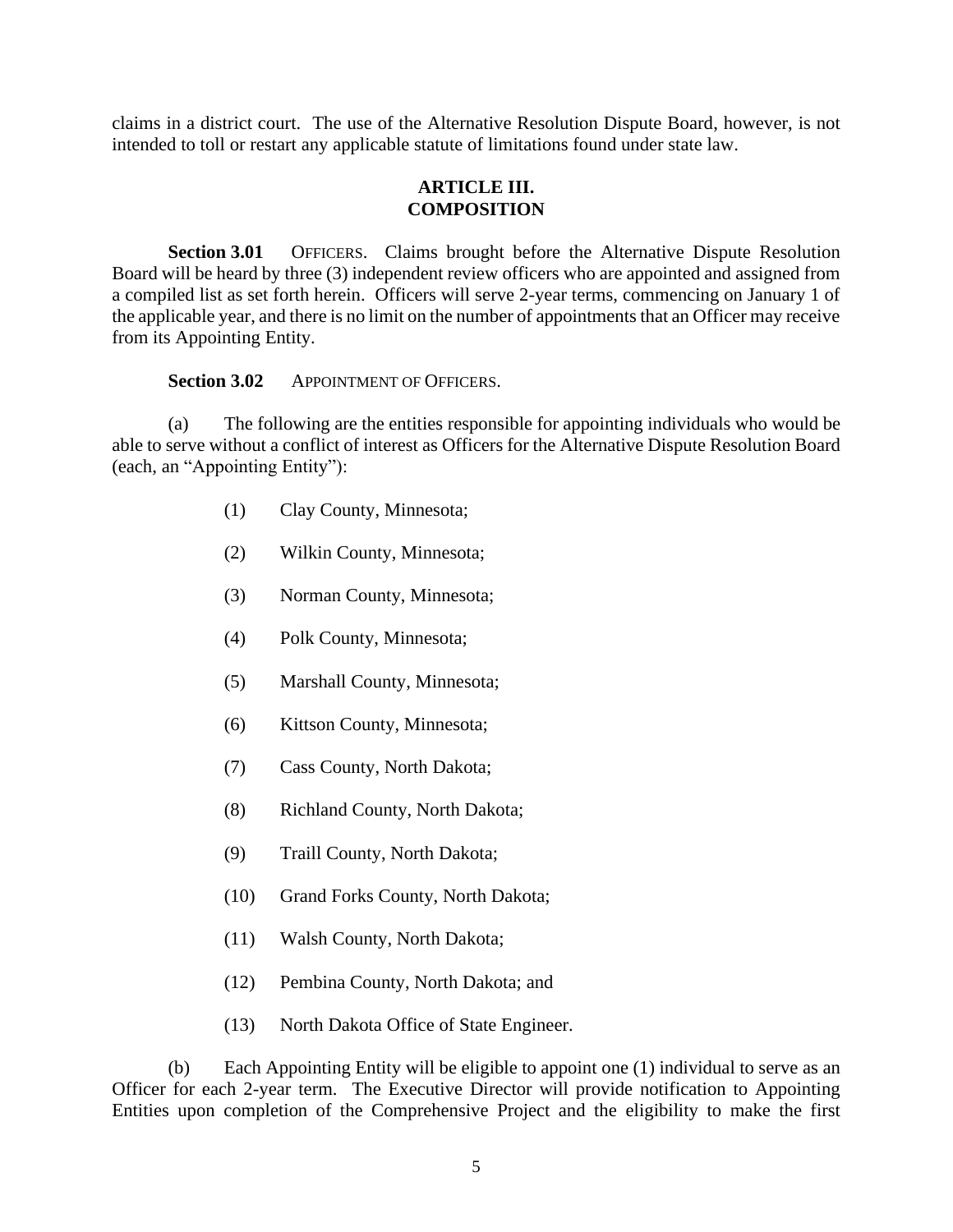appointment of Officers. Appointing Entities are not required to appoint individuals to serve as Officers, and there is no recourse against them for the failure to make an appointment. Each Appointing Entity must have its appointment to the Authority by November 30 of the calendar year prior to the start of the Officer's 2-year term. The Authority will review the qualifications of incoming Officers to serve on the Alternative Dispute Resolution Board and may reject the appointment of an individual if the Authority believes the individual is not qualified. If the Authority rejects an appointment, it will notify the respective Appointing Entity of the rejection and ask that the Appointing Entity submit an alternative individual for consideration.

<span id="page-8-0"></span>**Section 3.03** PROXY OFFICER. If an Appointing Entity chooses to appoint an Officer to the Alternative Dispute Resolution Board, the Appointing Entity will also appoint a Proxy Officer to serve in place of the Officer in the event the Officer is unable to attend a hearing on a claim due to an emergency, determined in the discretion of the Officer and the Executive Director. The use of Proxy Officers is intended to be limited, and the Officer will be responsible for coordinating with the Proxy Officer to appear at the hearing. Appointing Entities must submit the name and qualifications of Proxy Officers to the Authority with their submittal of Officers pursuant to the prior Section. The Authority will review the qualifications of Proxy Officers and may reject the appointment of an individual if the Authority believes the individuals is not qualified. If the Authority rejects an appoint, it will notify the respective Appoint Entity of the rejection and ask that the Appointing Entity submit an alternative individual for consideration.

<span id="page-8-1"></span>**Section 3.04** MEMBER QUALIFICATIONS. The Authority intends that individuals who serve as Officers will have real estate, legal, financial, technical, engineering, and/or appraisal experience. When submitting an appointment, an Appointing Entity will include a synopsis of the qualifications of the individual being appointed.

<span id="page-8-2"></span>**Section 3.05** LIMITATION ON APPOINTMENTS. Neither employees of the Authority nor employees of a Member Entity may serve as Officers. In the event an individual is currently serving as an Officer and accepts employment with either the Authority or a Member Entity, the individual must notify its Appointing Entity as soon as possible so that the Appointing Entity may make a replacement appointment to fulfill the remainder of the Officer's term.

<span id="page-8-3"></span>**Section 3.06** COMPENSATION AND BENEFITS. Officers will be compensated by the Authority, as independent hearing officers, for time spent serving on the Alternative Dispute Resolution Board. Compensation will be based on the number of claims finalized by the Officer, and annually, the Diversion Authority Board will establish a flat rate for each claim finalized. Claims are considered finalized once a determination on the claim has been issued by the Alternative Dispute Resolution Board. The Authority will remit compensation to Officers on a monthly basis based on the number of claims finalized the prior month. At no time shall the Officers be deemed employees of the Authority, and the Officers are entitled to no other benefits from the Authority.

<span id="page-8-4"></span>**Section 3.07** REMOVAL OF OFFICERS. An individual may only be removed from the list of Officers by that individual's respective Appointing Entity. If an individual is removed, the Appointing Entity will notify the Executive Director in writing.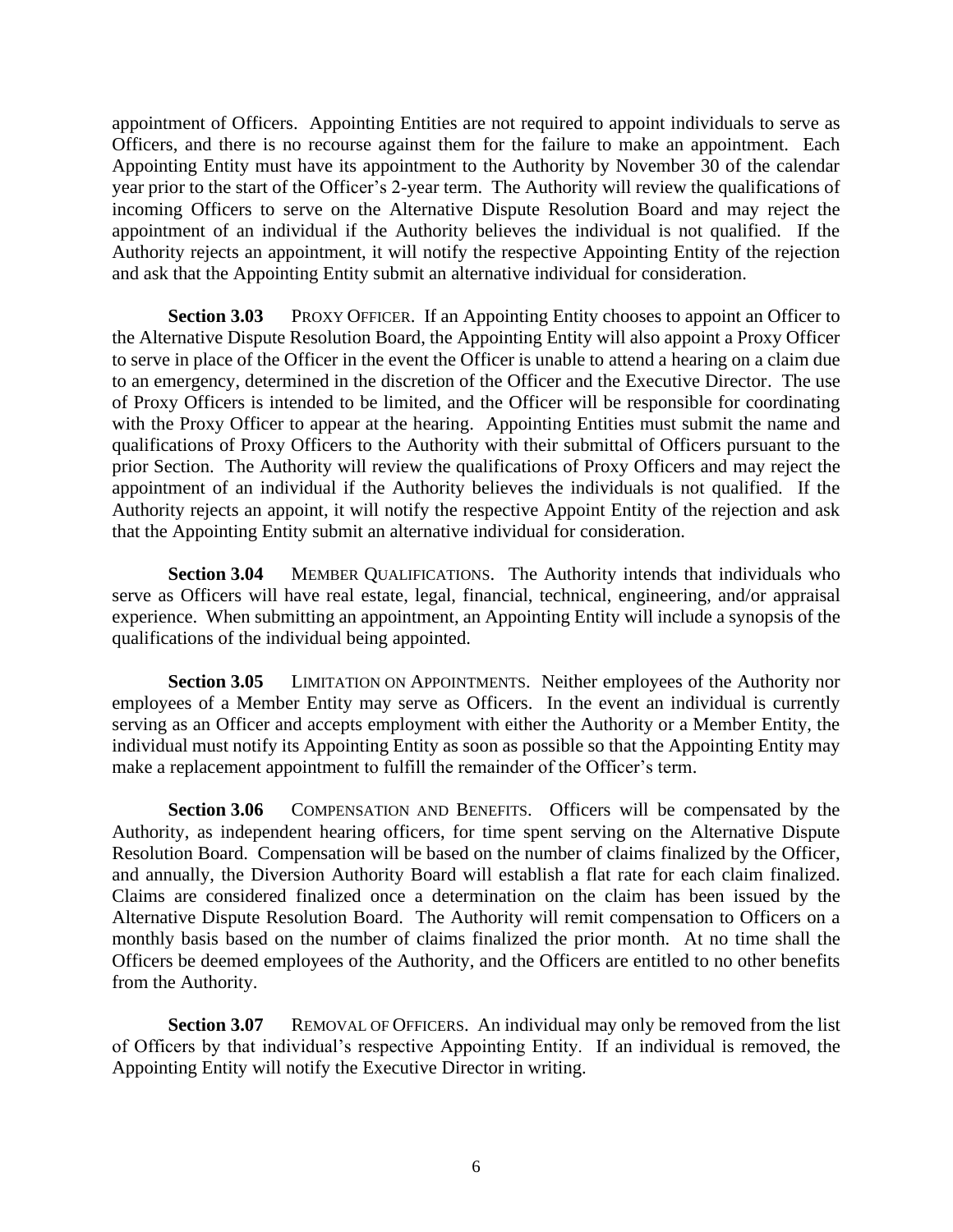<span id="page-9-0"></span>**Section 3.08** OFFICER TRAINING. Following the initial selection of Officers and every two (2) years thereafter, the Authority will provide training for Officers, outlining the roles and responsibilities of serving on the Alternative Dispute Resolution Board. Training will be provided by a retired judge or a representative from the Minnesota Bureau of Mediation Services or by someone with like qualifications. Attendance at the training is mandatory, and if an Officer is unable to attend a training session, he or she will be responsible for coordinating with Authority personnel to make alternative arrangements to participate in the training, such as watching a recorded session. Individuals who do not attend the live training session or participate in an alternative means within thirty (30) calendar days following the live training session will be ineligible to serve as Officers. Individuals who are appointed as Officers during a 2-year period between training sessions must attend a training session, whether in person or through a recorded means, (i) within thirty (30) calendar days following appointment or (ii) prior to hearing any claim, whichever occurs first.

#### **ARTICLE IV. ADMINISTRATION**

<span id="page-9-2"></span><span id="page-9-1"></span>**Section 4.01** AUTHORITY SECRETARY. The Secretary of the Authority will be responsible for performing all administrative duties, such as scheduling, recordkeeping, and mailings, for the Alternative Dispute Resolution Board. The Secretary will also be responsible for recording each hearing and keeping copies of all exhibits used during the hearing.

<span id="page-9-3"></span>**Section 4.02** AUTHORITY WEBSITE. The Authority will dedicate a portion of its website to the Alternative Dispute Resolution Board. At a minimum, this portion of the website will include template claims affidavits for claimants to access, the list of current Officers, the Officers assigned to a claim, and a schedule of upcoming hearings on claims. The Secretary of the Authority will be responsible for the administration of the Alternative Dispute Resolution Board portion of the website.

#### **ARTICLE V. CLAIMS PROCESSING**

<span id="page-9-6"></span><span id="page-9-5"></span><span id="page-9-4"></span>**Section 5.01** CLAIMS. Actions before the Alternative Dispute Resolution Board will commence upon the filing of a Claim Fee and a claim affidavit by a Person with the Executive Director in the form prescribed by the Authority. A template claim affidavit form is attached to this resolution as Exhibit A. Persons may file claims through hand delivery, email, fax, or mail. The Alternative Dispute Resolution Board will not process claims until a claimant files, or claimants file, a Claim Fee. The Claim Fee will be refunded to the claimant or claimants if the Alternative Dispute Resolution Board determines an award of damages for the claim is appropriate, regardless of whether the claimant or claimants accept or reject the award of damages. If an award of damages for the claim is not made by the Alternative Dispute Resolution Board, then the Claim Fee is non-refundable.

<span id="page-9-7"></span>**Section 5.02** ASSIGNMENT OF OFFICERS. Upon the receipt of a claim form, the Executive Director will assign three (3) Officers in the following manner to determine the claim: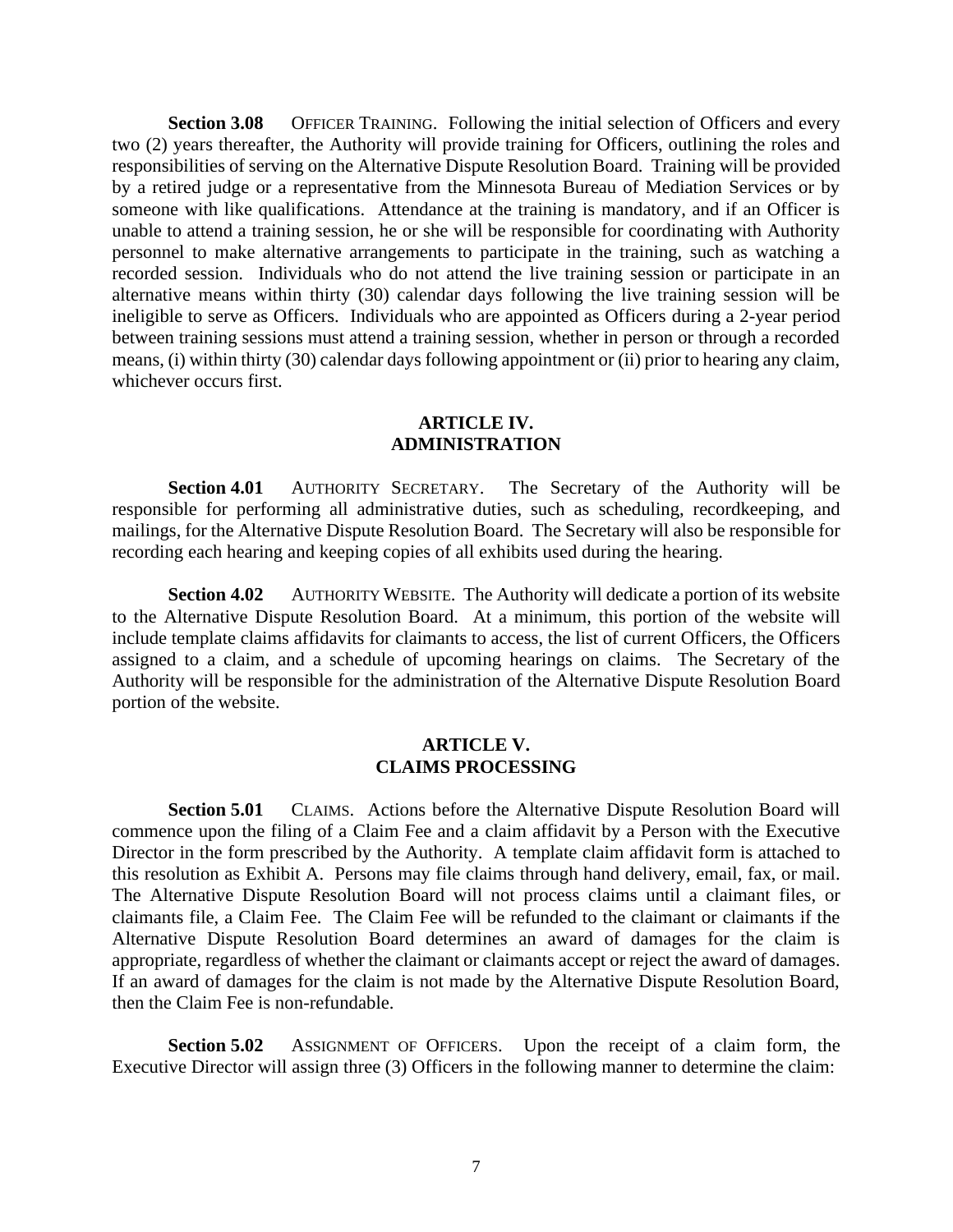(a) The first Officer selected will be from the county in which the damages are alleged to have occurred. This Officer will be the presiding Officer over a claim. If there is no Officer from such county or such Officer has recused himself/herself as set forth in the following Section, then the Executive Director will follow the procedure set forth in the following subsection to select three (3) Officers. The presiding Officer under these circumstances will be the first name selected by the Executive Director.

(b) The other two (2) Officers will be selected based on the organization of the list of Officers. The Executive Director will organize the list of Officers alphabetically based on the last name of the Officers. When the first claim is filed with the Executive Director, the Executive Director will select the first two (2) names from the list to determine the claim, along with the Officer from the applicable county selected under the preceding subsection. When the second claim is filed, the Executive Director will select the next two  $(2)$  names from the list to determine the claim, along with the Officer from the applicable county selected under the preceding subsection and so on and so forth when subsequent claims that are filed. If one (1) of the next (2) names on the list is the Officer from the applicable county selected pursuant to the preceding section, the Executive Director will move to the subsequent name on the list.

<span id="page-10-0"></span>Section 5.03 CONFLICTS OF INTEREST; RECUSAL. Once the Executive Director has made the initial assignment of Officers to determine a claim, the Executive Director shall notify the Officers, and each Officer shall assess whether he/she is able to hear the claim or whether he/she has a conflict of interest. Conflicts of interest include, but are not limited to, all conflicts of interest provided under North Dakota and/or Minnesota law including in any judicial code of conduct. If an Officer determines he/she has a conflict of interest, he/she shall recuse himself/herself from hearing the claim and shall notify the Executive Director of the same. The Executive Director will then appoint an alternative Officer pursuant to the preceding Section. If an Officer is subject to a circumstance that is similar to a conflict of interest, but the Officer does not believe it rises to the level of a conflict of interest, he/she shall notify the Executive Director of the same and provide a written statement explaining the circumstance and offering why he/she believes he/she can remain impartial when hearing the claim. The Executive Director shall keep a copy of the written statement of the Officer with the record for the claim and provide the written statement to the other two (2) hearing Officers prior to the hearing date to give them notice.

<span id="page-10-1"></span>**Section 5.04** NOTICE OF HEARING DATE. Following the assignment of the Officers to determine a claim, the Executive Director will set a hearing date for the claim, not less than thirty (30) calendar days following the filing of the claim, and direct the Secretary to mail and email, if an email address is known, notice to all claimants and to the Authority of the date set for the hearing and of the identification of the Officers. All hearing dates and the identification of assigned Officers will be posted on the Authority's website.

<span id="page-10-2"></span>Section 5.05 REQUESTS TO CHANGE.

(a) A claimant will have the right to request, not less than fifteen (15) calendar days before the date of the scheduled hearing, that (i) an assigned Officer be removed from consideration of the claim, and/or (ii) that the hearing be rescheduled. A claimant will be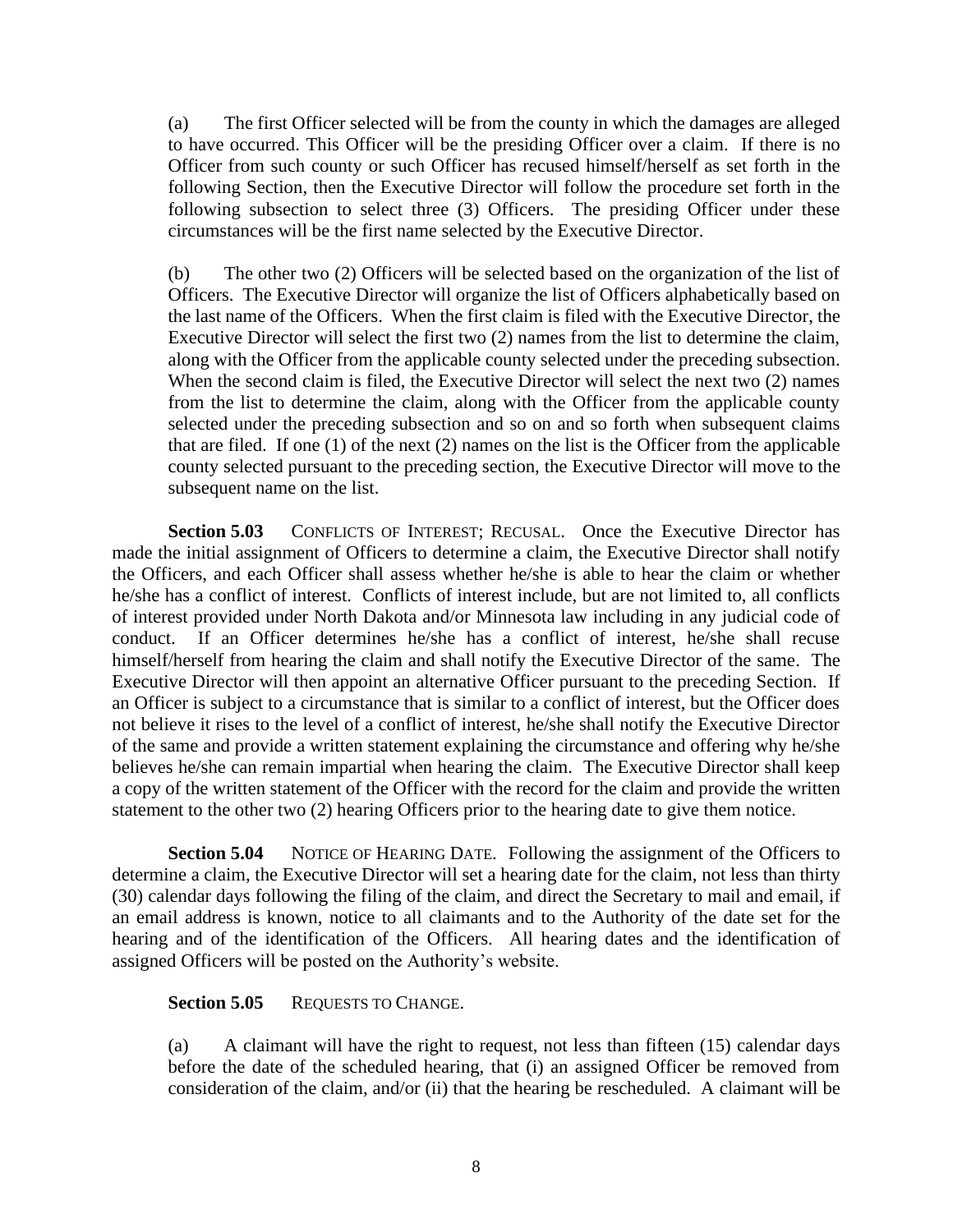allowed one (1) request to reschedule a hearing. Requests must be made in writing and may be hand delivered, emailed, faxed, or mailed.

(b) If the claimant requests the removal of an assigned Officer, the request will be directed to the Officer, who will decide whether he or she can fairly or objectively review the claim. If an assigned Officer believes he or she cannot fairly or objectively review a claim, then he or she will recuse himself or herself and notify the Executive Director. The Executive Director will replace the recused Officer with the next Officer to be assigned to a claim on the list of Officers.

(c) The Authority can also request the removal of an assigned Officer. In the event the Authority requests such a removal, the Officer will decide whether he or she can fairly or objectively review the claim. If an assigned Officer believes he or she cannot fairly or objectively review a claim, then he or she will recuse himself or herself and notify the Executive Director. The Executive Director will replace the recused Officer with the next Officer to be assigned to a claim on the list of Officers.

<span id="page-11-0"></span>**Section 5.06** EXCHANGE OF HEARING DOCUMENTS AND WITNESSES. A claimant must provide (i) any pictures, maps, documents, etc., that it intends to utilize and (ii) the names of any witnesses it intends to call during the hearing to the Authority at least seven (7) calendar days prior to the date of the hearing. The Authority must provide any pictures, maps, documents, etc., that it intends to utilize and the names of any witnesses it intends to call during the hearing to the claimant at least three (3) calendar days prior to the date of the hearing. If a document or witness name is not exchanged between the claimant and the Authority as provided in this Section prior to the hearing and either the claimant or the Authority desires to introduce the document or the witness during the hearing, the Alternative Dispute Resolution Board may decide, in its discretion, to adjourn and reschedule the hearing to allow the non-submitting party to prepare for the introduction of the document or witness during the hearing.

<span id="page-11-1"></span>**Section 5.07** HEARING LOCATION AND RECORDING. The Alternative Dispute Resolution Board will hold hearings at Fargo City Hall, and hearings will be recorded by the Secretary in accordance with Section 4.01.

<span id="page-11-2"></span>**Section 5.08** FAILURE TO APPEAR. If a claimant fails to appear for a hearing, the Alternative Dispute Resolution Board will dismiss the claimant's claim. If a claim is dismissed, a claimant is not precluded from refiling the claim with the Alternative Dispute Resolution Board.

<span id="page-11-3"></span>**Section 5.09** HEARING PROCEDURE. The Alternative Dispute Resolution Board will generally abide by the following procedure during hearings:

(a) The presiding Officer will call a claim before the Alternative Dispute Resolution Board.

(b) The claimants, bearing the burden of proof on their claim, will have the first opportunity to present exhibits and witnesses. The Authority and the Officers will be provided the opportunity to review all exhibits and ask questions of witnesses.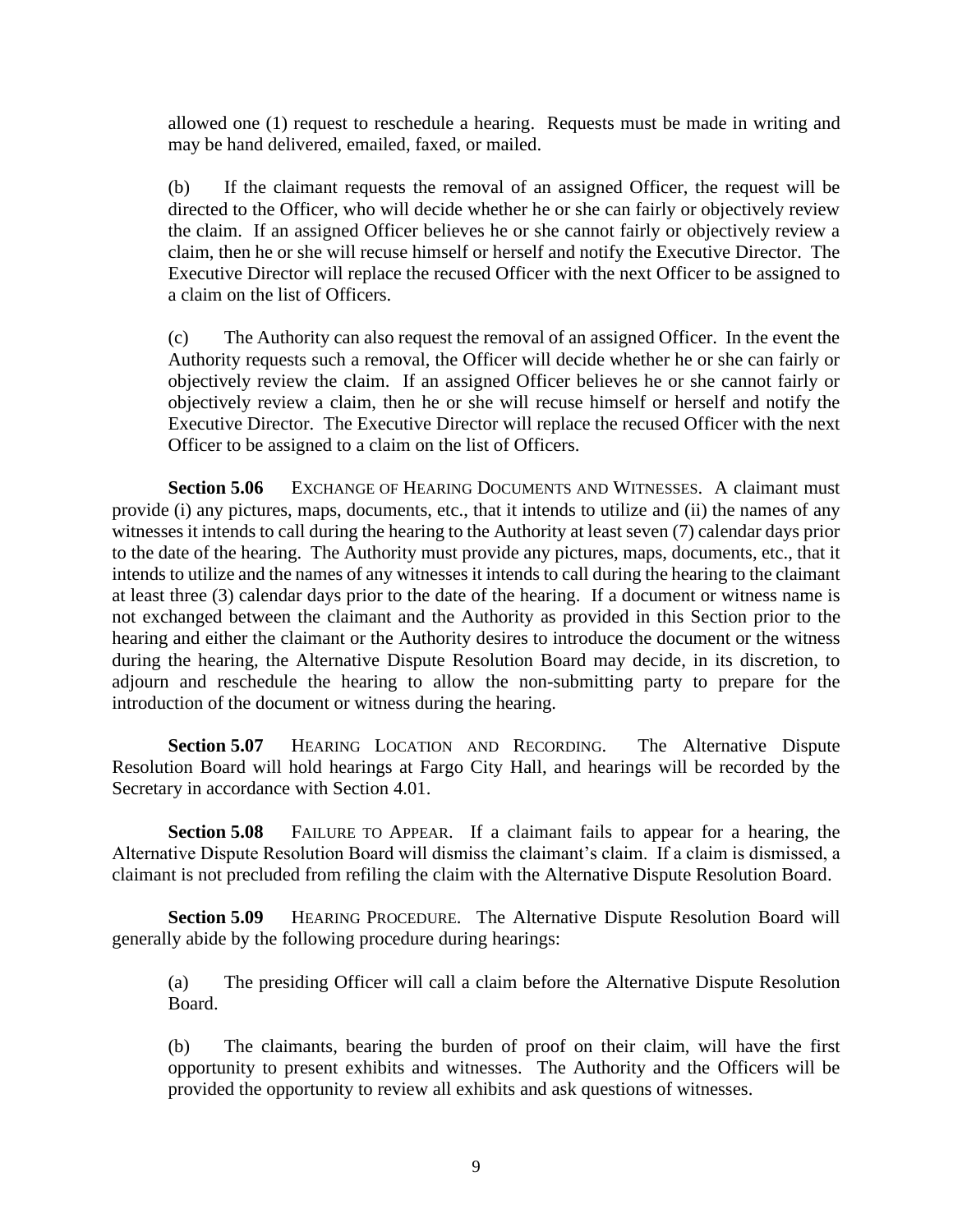(c) The Authority will then have an opportunity to present exhibits and witnesses. The claimants and the Officers will be provided the opportunity to review all exhibits and ask questions of witnesses.

(d) Following the Authority's presentation, the claimants will have the opportunity to present any rebuttal exhibits and/or witnesses to the Authority's presentation. The Authority and the Officers will be provided the opportunity to review all rebuttal exhibits and ask questions of rebuttal witnesses.

(e) The presiding Officer will close the hearing, and the Alternative Dispute Resolution Board will take the claim under advisement.

<span id="page-12-0"></span>**Section 5.10** DETERMINATION. Strict rules of evidence will not apply, and the intent of a hearing will be to provide more of an informal discussion between the Officers, the claimant, and the Authority. The Officers must receive and give weight to evidence, including hearsay evidence, which possesses probative value commonly accepted by reasonable and prudent people in the conduct of their affairs, to determine whether the claimants have proven (i) the Authority damaged the claimants' property for the Comprehensive Project and (ii) Comprehensive Project Operation was the cause of the damage. The Officers must meet following the hearing and provide a written determination on the claim and an award of damages, if applicable, with thirty (30) calendar days of the date of the closure of the hearing. The decision of the Officers must be by a majority. If there are multiple claimants, any damages award will be jointly made.

<span id="page-12-1"></span>**Section 5.11** REFILING DETERMINED CLAIMS. When a claim is determined by the Alternative Dispute Resolution Board, a claimant may not refile the same claim with the Alternative Dispute Resolution Board in the event the Alternative Dispute Resolution Board determines a damages award is not appropriate or when a damages award is made by the Alternative Dispute Resolution Board but rejected by the claimant.

<span id="page-12-2"></span>**Section 5.12** JUDICIAL REVIEW. A claimant's use of the Alternative Dispute Resolution Board will not preclude a claimant from filing a separate action seeking compensation for damages in a district court. A claimant may also appeal the decision of the Alternative Dispute Resolution Board if allowed under applicable state law. If a claimant files a separate action, the claimant and the Authority may utilize the records of the Alternative Dispute Resolution Board in the action as allowed under applicable state law.

#### **ARTICLE VI. AWARD OF DAMAGES**

<span id="page-12-4"></span><span id="page-12-3"></span>**Section 6.01** COMPENSATION FOR DAMAGES. If the Alternative Dispute Resolution Board recommends an award of damages for a claimant, the claimant will have the option to either accept or reject the award of damages. If there are multiple claimants, the decision to accept a damages award must be unanimous, and if not, the claimants will be deemed to have rejected the damages award. In the event the claimant or claimants choose to accept the award of damages, prior to the payment of such award, all claimants must execute a settlement and release of all claims relating to the actual, physical damage included in the claim. A template damages award and release form is attached as Exhibit B. If all claimants do not return an executed damages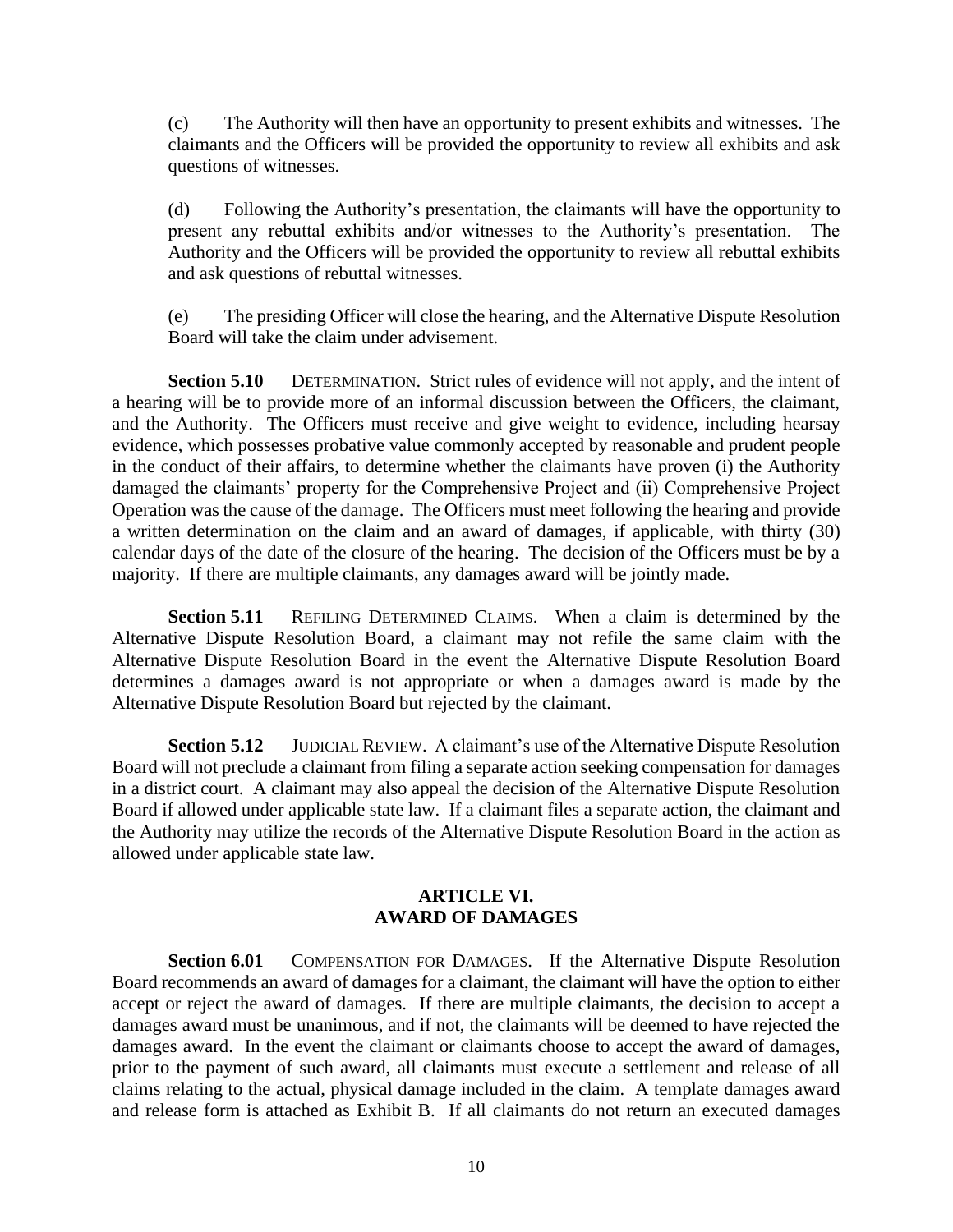award and release form to the Secretary of the Authority within thirty (30) calendar days of the date of the damages award and release form, all claimants will be deemed to have rejected the damages award.

<span id="page-13-0"></span>**Section 6.02** PAYMENT OF DAMAGES. If claimants accept a damages award as set forth in the preceding Section, the Secretary will file the executed damages award and release form with the Fiscal Agent. The Fiscal Agent will process the form, and the Authority will pay the damages award within forty-five (45) calendar days of the receipt of the form from the Secretary. If there are multiple claimants, the Authority will divide the damages award equally among the claimants. A damages award that remains unpaid after said 45-day period will bear interest at the rate set by the State Court Administrator pursuant to North Dakota Century Code § 28-20-34. The applicable year for the interest rate will be determined by the date the claimant executed the damages award and release form.

<span id="page-13-1"></span>**Section 6.03** FUND FOR DAMAGES. The Fiscal Agent will pay damages awards from the Non-P3 Operations and Maintenance Expenses Account in the Operations and Maintenance Fund created by section  $10.04(g)$  of the Joint Powers Agreement. If the Fiscal Agent makes a damages award payment, it will include the payment in its presentations to the Finance Committee and the Diversion Authority Board in the month following payment.

# **ARTICLE VII. MISCELLANEOUS**

<span id="page-13-3"></span><span id="page-13-2"></span>**Section 7.01** GOVERNING LAW. This Resolution will be controlled by the laws of the State of North Dakota.

<span id="page-13-4"></span>**Section 7.02** EFFECTIVE DATE. This Resolution will take effect immediately upon adoption.

*(Remainder of page intentionally left blank.)*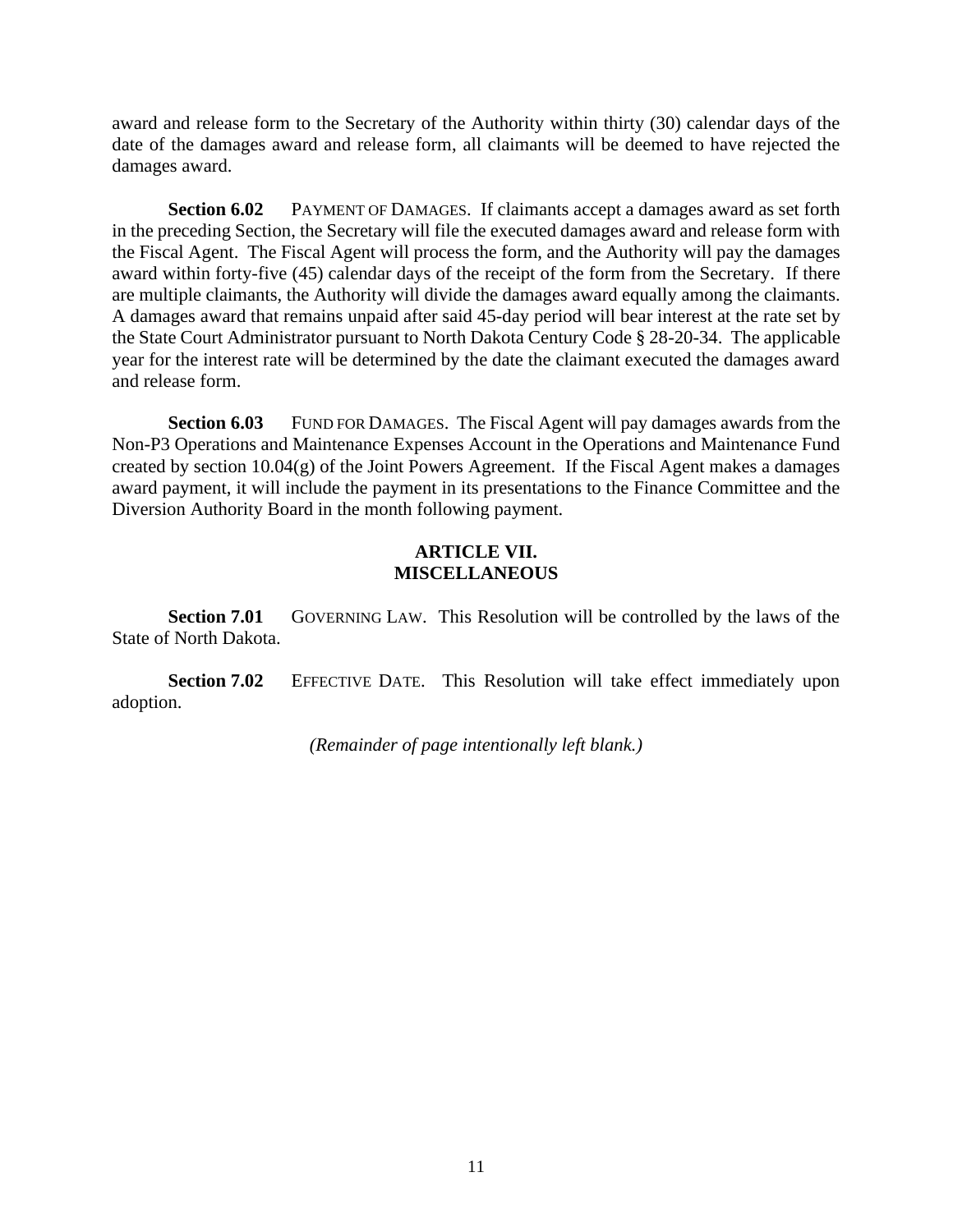Dated August 26, 2021

#### **METRO FLOOD DIVERSION AUTHORITY**

APPROVED:

Shelly Carlson

Michelle (Shelly) Carlson, Chair

ATTEST:

Dawn Lindblom

Dawn Lindblom, Secretary

The motion for adoption of the foregoing resolution was duly seconded by Member Steen and upon roll call vote, the following Members voted in favor thereof: Carlson, Mahoney, Dardis, Peterson, Hendrickson, Piepkorn, Ebinger, Campbell, Scherling, Steen and Olson. The following were absent and not voting: Seljevold. The following voted against the same: Strand. A majority of the Members having voted aye, the resolution was declared duly passed and adopted.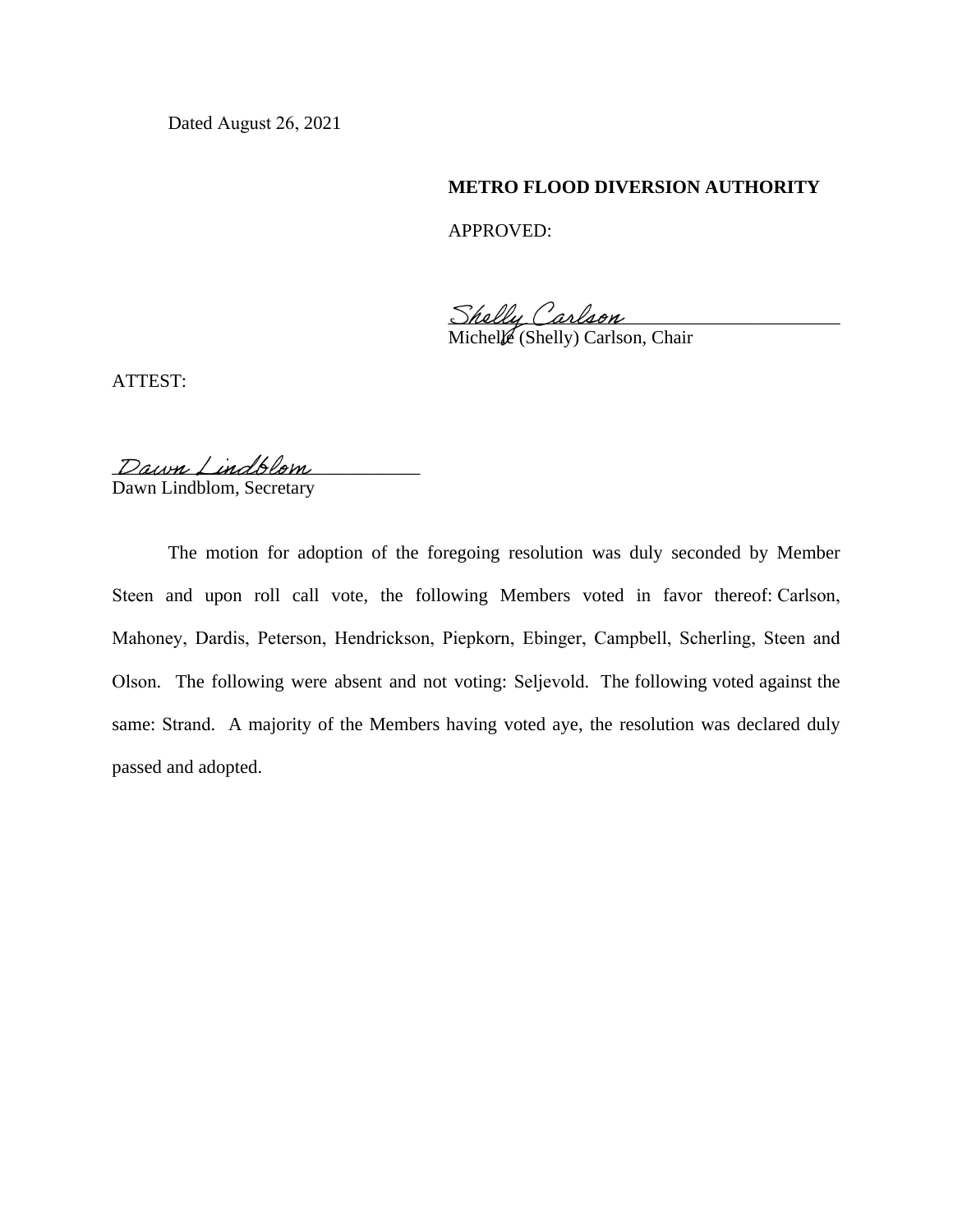# **EXHIBIT A**

# ALTERNATIVE DISPUTE RESOLUTION FORM CLAIM AFFIDAVIT

# OFFICE USE ONLY:

Date Filed: \_\_\_\_\_\_\_\_\_\_\_\_\_\_\_\_\_\_\_\_\_\_\_\_

Claim No.: \_\_\_\_\_\_\_\_\_\_\_\_\_\_\_\_\_\_\_\_\_\_\_\_

| Full Name of Person(s) Filing Claim (CLAIMANT(S)) |      |                      |              |                |
|---------------------------------------------------|------|----------------------|--------------|----------------|
| Address                                           | City |                      | <b>State</b> | $\mathbb{Z}ip$ |
| Telephone Number                                  |      | <b>Email Address</b> |              |                |

CLAIMANT(S) claim the following damages from the Metro Flood Diversion Authority:

| 1. | Date of damage <sup>1</sup> :<br>Legal Description of Property Damaged: |  |  |  |  |
|----|-------------------------------------------------------------------------|--|--|--|--|
| 2. |                                                                         |  |  |  |  |
| 3. |                                                                         |  |  |  |  |
| 4. |                                                                         |  |  |  |  |
| 5. | Statement of How Comprehensive Project Operation Caused the Damage:     |  |  |  |  |
|    |                                                                         |  |  |  |  |
| 6. | Any Other Relevant Information:                                         |  |  |  |  |

<sup>&</sup>lt;sup>1</sup>Filing a claim with the Alternative Dispute Resolution Board does not toll or restart the statute of limitations that may be applicable to your claim under state law.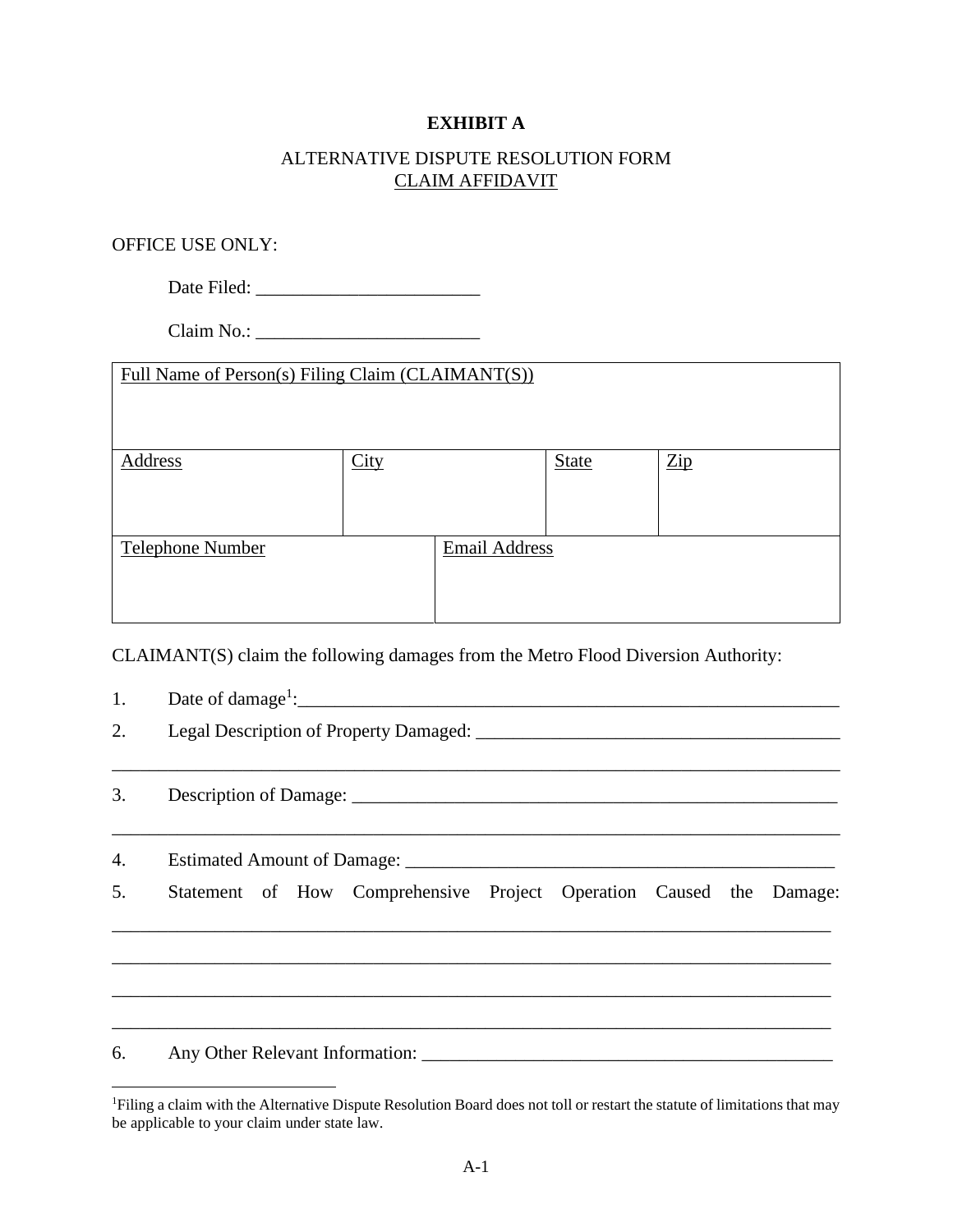Please attach any relevant pictures, maps, etc., to this Claim Affidavit, and include a 7. description of the attachments in the below-provided space: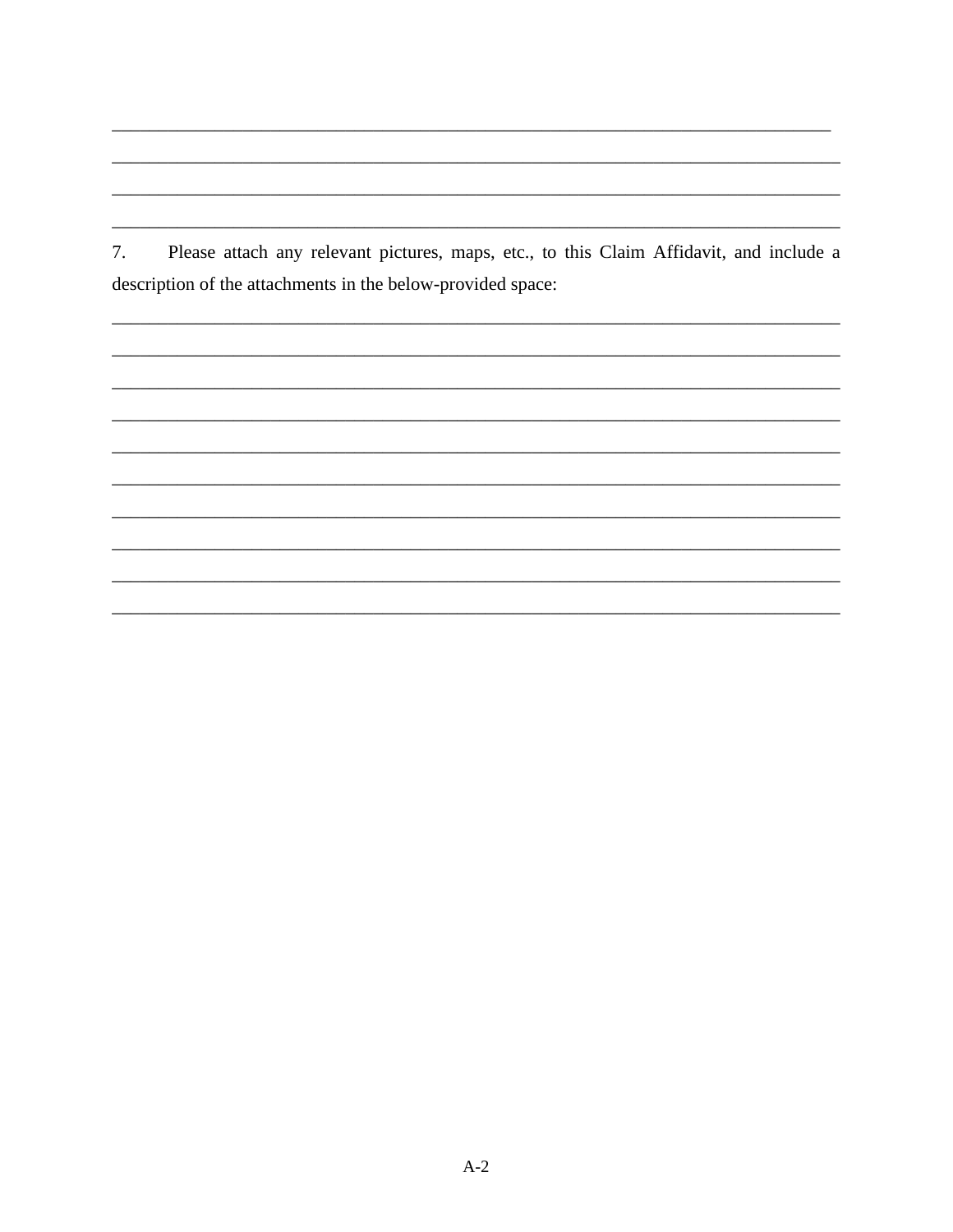LOCATION WHERE DAMAGES OCCURRED (Please circle one of the following):

| Clay County, MN               | Wilkin County, MN          | Norman County, MN  |
|-------------------------------|----------------------------|--------------------|
| Polk County, MN               | Marshall County, MN        | Kittson County, ND |
| Cass County, ND               | <b>Richland County, ND</b> | Traill County, ND  |
| <b>Grand Forks County, ND</b> | Walsh County, ND           | Pembina County, ND |
| Other:                        |                            |                    |

Claimant Signature(s)

\_\_\_\_\_\_\_\_\_\_\_\_\_\_\_\_\_\_\_\_\_\_\_\_\_\_\_\_\_\_\_\_\_\_\_\_

\_\_\_\_\_\_\_\_\_\_\_\_\_\_\_\_\_\_\_\_\_\_\_\_\_\_\_\_\_\_\_\_\_\_\_\_

Claimant Signature(s)

| <b>STATE OF</b>  |                              |
|------------------|------------------------------|
|                  | $\overline{\phantom{a}}$ SS. |
| <b>COUNTY OF</b> |                              |

|     | On this                 | day of |        |     |        | 20 ___, before me, a Notary Public, in                                                        |          |
|-----|-------------------------|--------|--------|-----|--------|-----------------------------------------------------------------------------------------------|----------|
| and | for                     | said   | County | and | State, | personally                                                                                    | appeared |
|     |                         |        |        |     |        |                                                                                               | known to |
|     |                         |        |        |     |        | me to be the person(s) described in and who executed the within and foregoing instrument, and |          |
|     | acknowledged to me that |        |        |     |        | executed the same.                                                                            |          |

 $(SEAL)$ 

Notary Public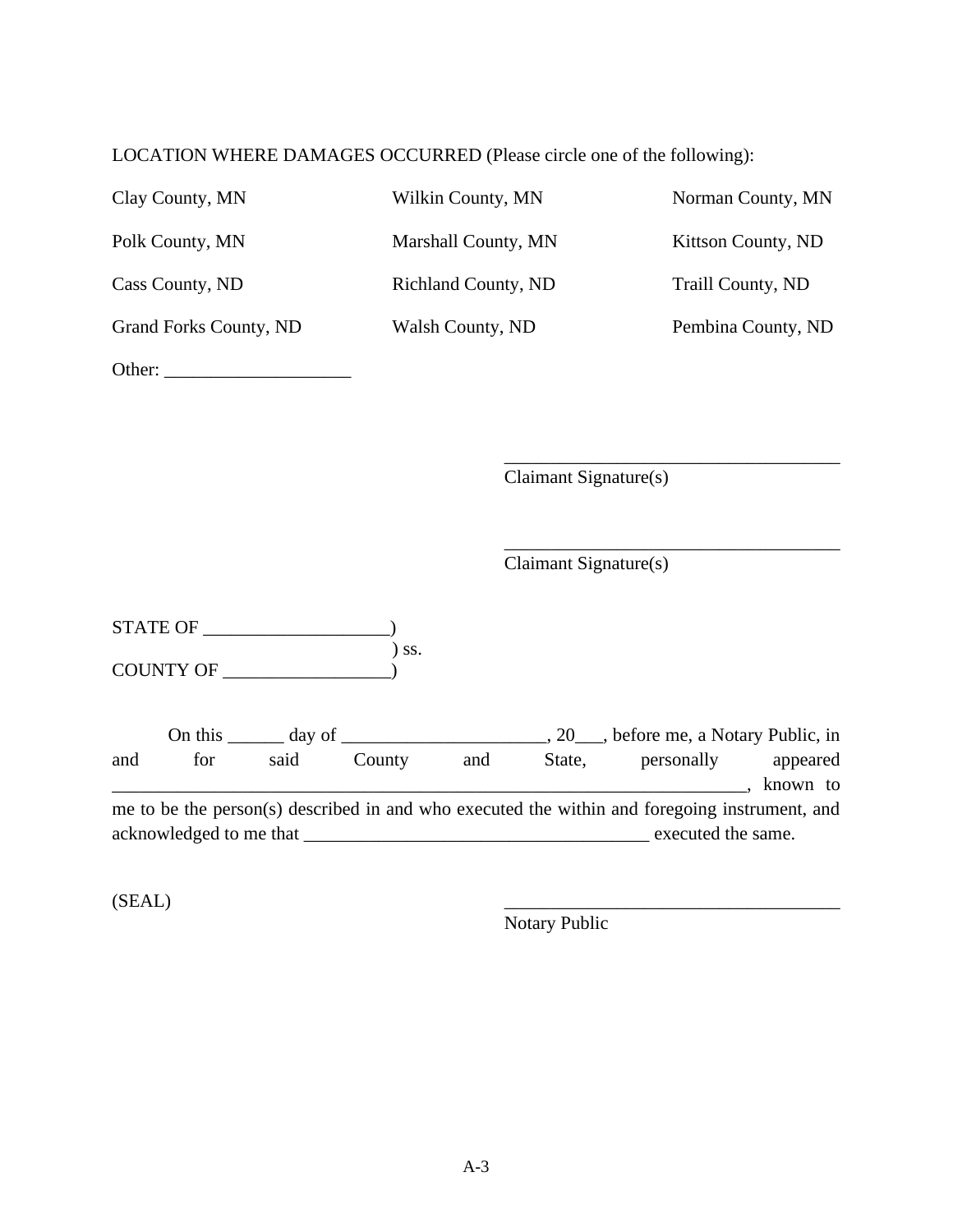# **EXHIBIT B**

## ALTERNATIVE DISPUTE RESOLUTION BOARD DAMAGES AWARD AND RELEASE FORM

| Date:      |                                                                                                                      |                                                                                                                       |
|------------|----------------------------------------------------------------------------------------------------------------------|-----------------------------------------------------------------------------------------------------------------------|
| Claim No.: | <u> 1980 - Andrea Station, amerikan basal da</u>                                                                     |                                                                                                                       |
|            |                                                                                                                      | <u> 1989 - Johann Stoff, amerikansk politiker (* 1908)</u>                                                            |
|            | <u> 1989 - Johann John Stone, markin fizikar (h. 1982).</u>                                                          | <u> 1989 - Johann Stoff, deutscher Stoff, der Stoff, der Stoff, der Stoff, der Stoff, der Stoff, der Stoff, der S</u> |
|            | <u> 1989 - Andrea Santa Andrea Andrea Andrea Andrea Andrea Andrea Andrea Andrea Andrea Andrea Andrea Andrea Andr</u> | the control of the control of the control of the control of the control of the control of the                         |
|            | Acceptance or Rejection of Amount of Damages Award (please select one):                                              |                                                                                                                       |
|            |                                                                                                                      |                                                                                                                       |
|            | Acceptance of Amount of Damages Award                                                                                | Rejection of Amount of Damages Award                                                                                  |

1. IF YOU SELECTED THE BOX FOR "REJECTION OF AMOUNT OF DAMAGES AWARD," PLEASE SKIP THE FOLLOWING FOR SETTLEMENT AND RELEASE OF ALL CLAIMS AND SIGN AND DATE THE FORM IN THE FINAL SECTION OF THE FORM.

2. IF YOU SELECTED THE BOX FOR "ACCEPTANCE OF AMOUNT OF DAMAGES AWARD," PLEASE REVIEW THE BELOW SETTLEMENT AND RELEASE LANGUAGE. YOU MUST SIGN IN THE DESIGNATED SPACE BELOW SETTLING AND RELEASING ALL CLAIMS PRIOR TO RECEIVING YOUR DAMAGES AWARD. IF YOU DO NOT SIGN IN THE DESIGNATED SPACE SETTLNG AND RELEASING ALL CLAIMS, YOU WILL BE DEEMED TO HAVE REJECTED THE DAMAGES AWARD. IF THERE ARE MULTIPLE CLAIMANTS, EACH CLAIMANT MUST SELECT "ACCEPTANCE OF AMOUNT OF DAMAGES AWARD" AND SIGN AND RETURN A SETTLEMENT AND RELEASE OF ALL CLAIMS IN ORDER FOR ANY DAMAGES TO BE PAID TO ANY CLAIMANTS. THE METRO FLOOD DIVERSION AUTHORITY WILL DIVIDE AN AWARD OF DAMAGES EQUALLY AMONG ALL CLAIMANTS. ONCE YOU HAVE SIGNED FOR THE SETTLEMENT AND RELEASE OF ALL CLAIMS SECTION, PLEASE SIGN AND DATE THE FORM IN THE FINAL SECTION OF THE FORM.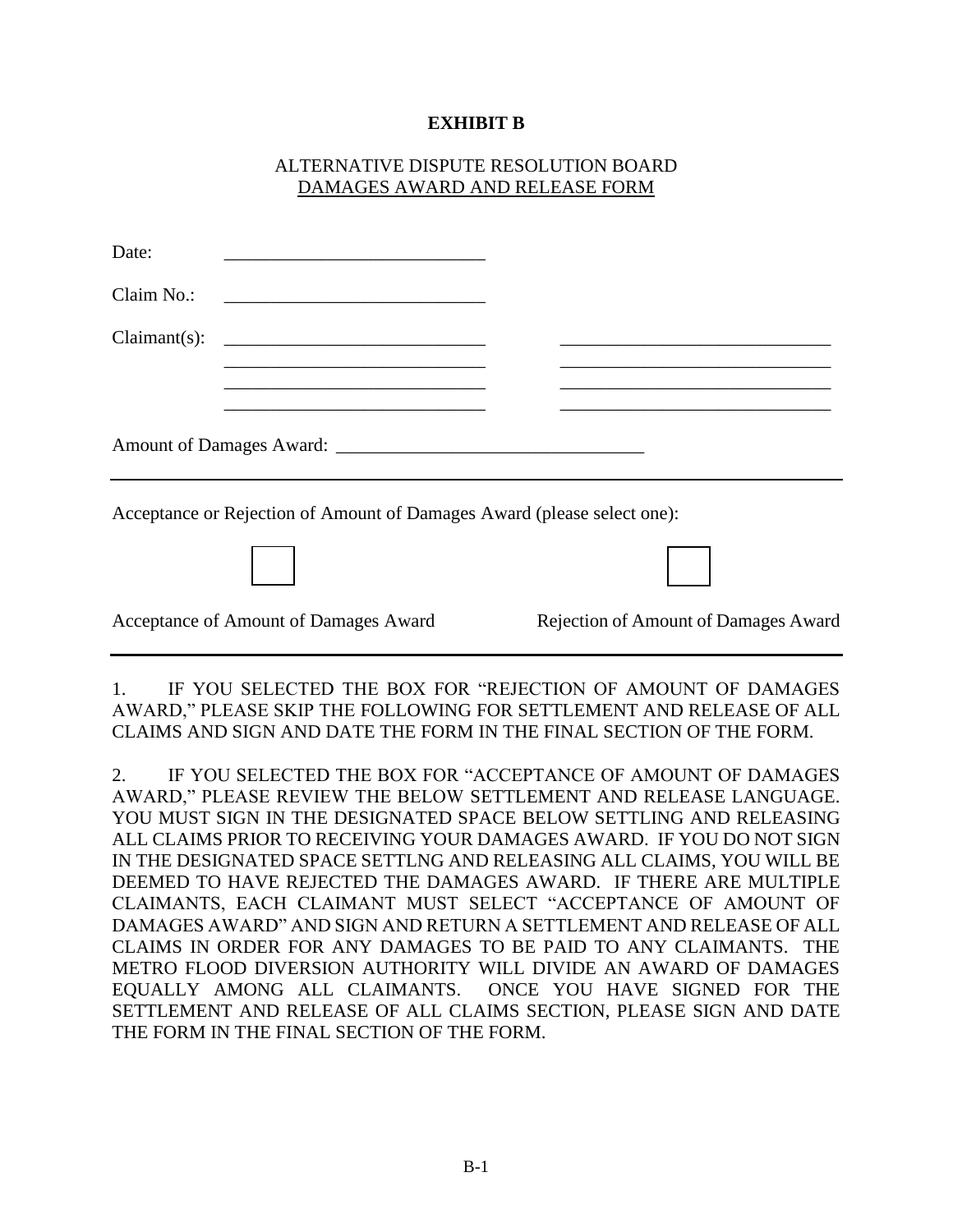#### **SETTLEMENT AND RELEASE OF ALL CLAIMS**

In consideration for settlement of all claims arising from the facts and circumstances outlined in the above-described Claim, the Claimant will accept monetary compensation in the amount set forth in this Damages Award and Release Form. The amount set forth herein constitutes full and complete payment and compensation for the damages derived from the Comprehensive Project Operation described in the Claim and anything arising out of the Claim or in any way related to the Comprehensive Project Operation described in the Claim.

For and in consideration of the mutual covenants for utilizing the Alternative Dispute Resolution Board, the Claimant hereby releases, acquits, and forever discharges the Metro Flood Diversion Authority, its officers, employees, agents, and assigns, against whom any liability, direct or indirect might be asserted, of and from any and all known and unknown, foreseen and unforeseen, disputed and undisputed, direct and indirect, actions, causes of action, claims, demands, damages, costs, loss of services, expenses, compensation, rights of contribution, and all consequential damage on account of, or in any way arising out of the Comprehensive Project Operation described in the Claim or any actions performed pursuant to the Comprehensive Project Operation described in the Claim.

The Claimant hereby declares and represents that in making this settlement and release, the Claimant relied wholly on its own judgment, belief, and knowledge, and that it has not been influenced to any extent whatsoever in making this settlement and release by any representations or statements regarding said claims or regarding any other matters made by the Metro Flood Diversion Authority, its officers, employees, agents, or assigns.

The Claimant further declares and represents that he/she/it understands this settlement and release is a complete compromise of a disputed matter, and that the parties' mutual covenants set forth in this Damages Award and Release Form are not to be construed as an admission of liability on the part of the Metro Flood Diversion Authority, its officers, employees, agents, and assigns, hereby released, by whom liability is expressly denied.

The Claimant understands and acknowledges the significance of such settlement and release, has carefully read the foregoing and knows the content thereof, and is executing this Settlement and Release of All Claims on his/her/its own free will.

SIGNATURE: Date:

\_\_\_\_\_\_\_\_\_\_\_\_\_\_\_\_\_\_\_\_\_\_\_\_\_ \_\_\_\_\_\_\_\_\_\_\_\_\_\_\_\_\_\_\_\_\_\_\_\_\_ \_\_\_\_\_\_\_\_\_\_\_\_\_\_\_\_\_\_\_\_\_\_\_\_\_ \_\_\_\_\_\_\_\_\_\_\_\_\_\_\_\_\_\_\_\_\_\_\_\_\_

If you would like the damages award mailed to an address different from the address included on the first page of this Damages Award and Release Form, please enter it in the below lines: